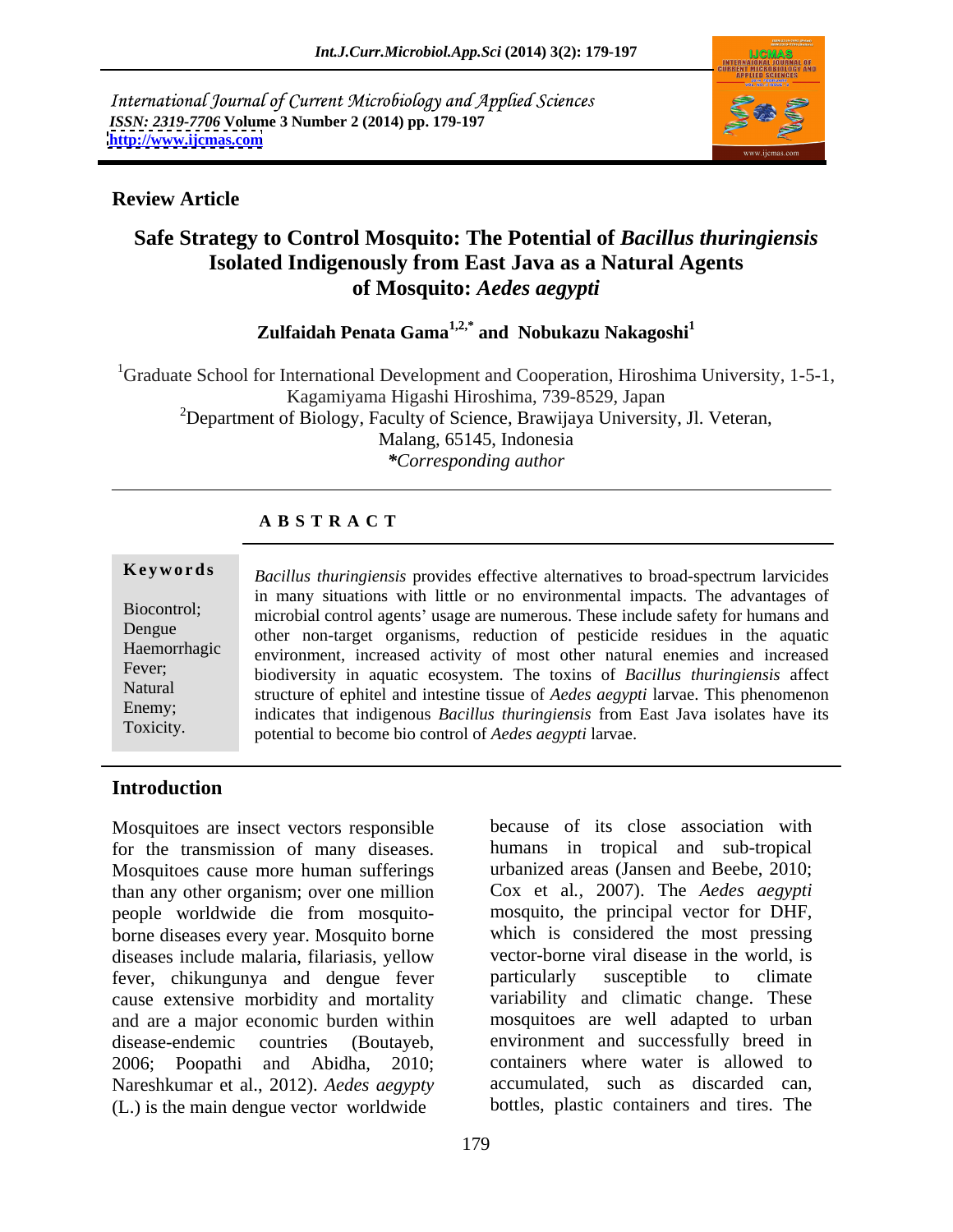presence and abundance of *Aedes aegypti* in the last five years both in rural and is vital to the transmission of DHF. urban areas of the world. The incidence of Changes in mean climatic conditions and dengue has grown dramatically in recent climate variability also can affect human decades. WHO currently estimates there health via indirect pathways, particularly in the changing of biological and worldwide every year. An estimated ecological processes that influence 500,000 people with severe dengue require infectious disease transmission and food yields (Barrett *et al.,* 1998). As in the proportion of them are children. About study conducted by Zulfaidah and 2.5% of those affected die. The disease is Nakagoshi (2013) also mentioned that environmental conditions strongly control the geographic distribution and abundance Mediterranean, South-east Asia and the of *Aedes aegypti.* The result of this study indicated that the climatic variability is clearly associated with the dengue incidence rate. The maximum air temperature, humidity, rainfall and light duration have played an important role in tropics is very susceptible to diseases the transmission of DHF in Nganjuk spread by the *Aedes aegypti* mosquito district, East Java, Indonesia. Based on statistical analysis in this study, it showed occurred in Indonesia since 1986; the first that humidity and rainfall have positive case was in Surabaya city. In 2010, there correlation with DHF incidence, on the were more than 26,059 reported DHF contrary a decreased value of maximum air temperature and light duration would Office, 2011). In the past 50 years, the have impact on increased IR. Another incidence of dengue has increased 30-fold regression analysis resulted that IR of with a widespread geographic area well DHF was affected by the maximum air into the new state or from urban to rural temperature, minimum air temperature and (WHO, 2009). According to Basic Health rainfall in the rainy season; however in the Research 2007, in Indonesia dengue cases dry season, the IR was affected by wind that were diagnosed by health officers and

estimated 2.5 billion people in the world are at risk of dengue haemorrhagic fever, Hemorrhagic Fever have been increasing may be 50 million dengue infections hospitalization each year; 2.5% of those affected die. The disease is now endemic in more than 100 countries in Africa, the Americas, the Eastern Western Pacific regions. Southeast Asia and the Western Pacific are the most seriously affected (WHO, 2010).

velocity and rainfall. the existence of symptoms stated by Dengue haemorrhagic fever is one of the  $0.6\%$  (range:  $0.3\%$  -  $2.5\%$ ) within a serious arboviral diseases in the tropical period of 12 months (Malang City Health America, Asia, and Africa. DHF has been Office (2008). In addition, the prevalence the most significant vector borne disease in East Java is only 0.24%; but monitoring with increasing distribution and incidence is still needed, considering that East Java of cases in the recent decades. An is one of the densely populated provinces of which 1.3 billion people live in South 2007 of East Java Province, the prevalence East Asian Countries (Sankari et al., of dengue and prevalence of the dengue 2012). The incidences of Dengue fever symptoms in rural areas is smaller Indonesia as one of the countries in the (Suci et al*.,* 2010).DHF outbreaks have cases in East Java (Provincial Health into the new state or from urban to rural respondents showed the prevalence of in Indonesia (Badan Pusat Statistik, 2012). According to the Basic Health Research than in urban areas (0.23% vs. 0.27%).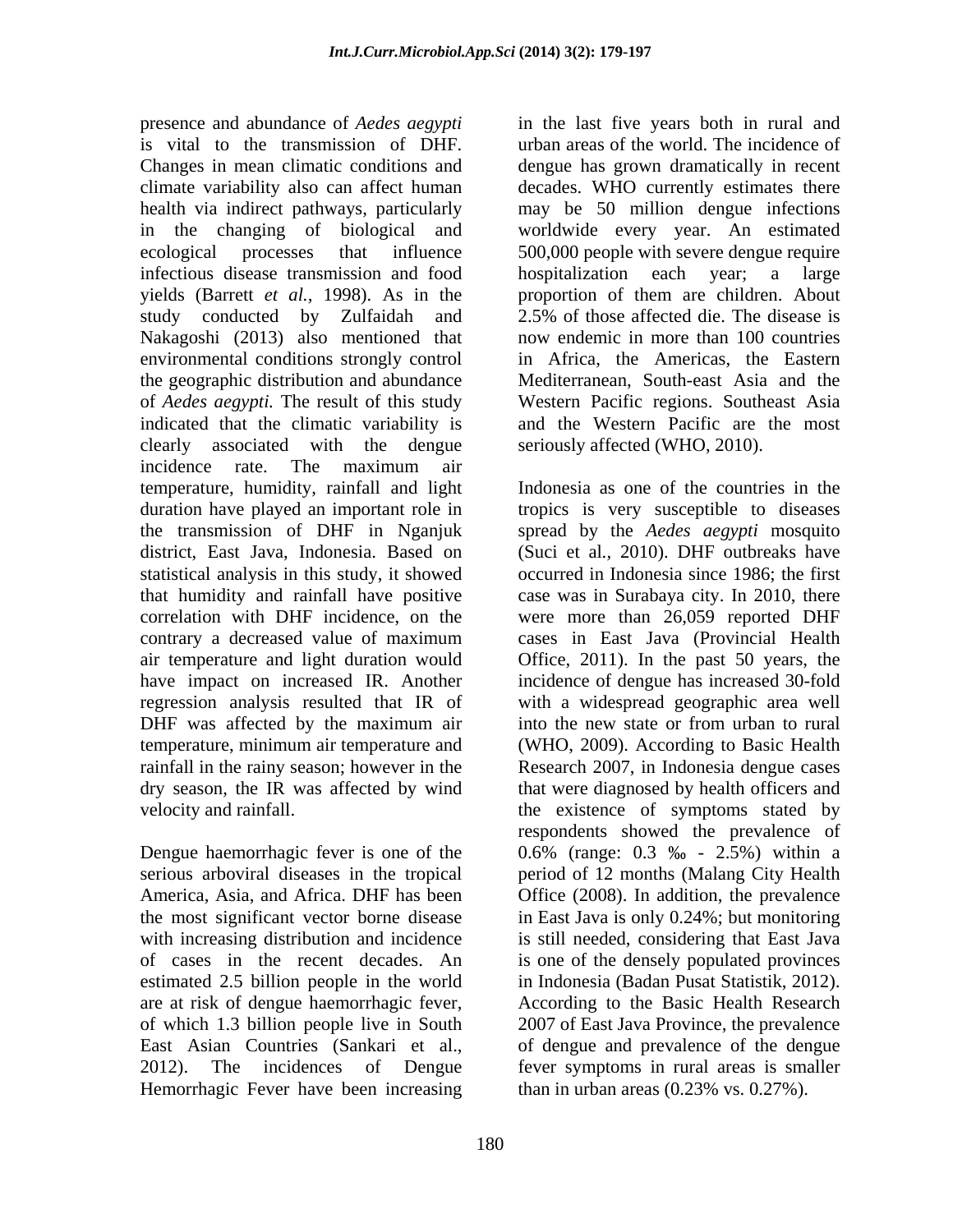Recently, uncontrolled use of chemical insecticides has resulted in irreparable *thuringiensis* crystal protein had an arrow damage to environment. Continuous use of host spectrum. Therefore, the ideal effort chemical insecticides has led to the for controlling Indonesian mosquitoes emergence and spread of resistance in would be using *B. thuringiensis* isolated vectors of human diseases and agricultural pest (Georghiou, 1990; El-Kersh et al.*,* 2012). A major alternative to chemical The purpose of this review paper is to control is biological control, which is a crucial part of integrated pest management *thuringiensis* isolate indigenous from East (Aramideh et al., 2010; El-kersh et al., Java as a natural agents of mosquito 2012). Interestingly, *Bacillus*  (*Aedes aegypti*) and to summarize the *thuringiensis* is an important insect current status and developmental trends of pathogen that is highly toxic to mosquito biological control based on the published larvae and related dipterans (Poopathi, S. and Abidha, S 2010; Zulfaidah, et al*.* figures in this study were directly copied 2013). *Bacillus thuringiensis* is a Gram- from previously published papers and positive, facultative anaerobe and spore forming saprophyte soil bacterium that was first isolated from diseased larvae of **Concepts of biological control agents** *Bombyx mori* (an economically important insect, being a primary producer of silk, called the silkworm) in Japan (Ishiwata, 1901; Baig and Samina, 2010). The caused environmental pollution of aqueous toxicity is attributed to  $\delta$ -endotoxin, which is made of proteins that are produced and resistance in many mosquito species. The assembled when the bacteria sporulate (Sanahuja et al., 2011; Haggag and Yousef, 2010). *Bacillus thuringiensis* Biological means to control vectors, based during the sporulation produces one or more proteinaceous parasporal crystals (Cry), recognized as delta-endotoxin. This crystal protein under alkaline condition of midgut of insects, gets solubilized, and then activated by intrinsic protease into an active toxin that selectively binds specific receptor in the cell membrane, leading to pore formation and consequent insect protozoa, nematodes, invertebrate death (Soberon et al*.,* 2000; Eswarapriya et al*.,* 2010; El-kersh et al., 2012). In forming bacteria, copepods and fish have Indonesia, some insecticides use active reached operational use and are microbial *B. thuringiensis* imported from the countries such as Belgium discovery of bacteria like *B. thuringiensis* (Bactospeine), the United States (mop) and Switzerland (Thuricide). The original *B. thuringiensis* exploration efforts in opened up the possibility of its use as

Indonesia were carried out because the *B.*  from Indonesia (Zulfaidah et al., 2013).

introduce the potential of *Bacillus*  reports. Parts of the texts, tables and reports.

# **Concepts of biological control agents**

Global use of insecticides for mosquito vector control in recent decades has ecosystem and resulted in insecticide last decade has witnessed and increased interest in biological control agents. on entomopathogenic bacteria has been studied for more than 20 years. More number of biological control agents was screened for their efficacy, mammalian safety and environmental impact. Many organisms have been investigated as potential agents for vector mosquito control, including viruses, fungi, bacteria, protozoa, nematodes, invertebrate predators and fish. Only a few spore reached operational use and are undergoing extensive field trials. The discovery of bacteria like *B. thuringiensis* serovar *israelensis* deBarjac, which are highly toxic to dipteran larvae have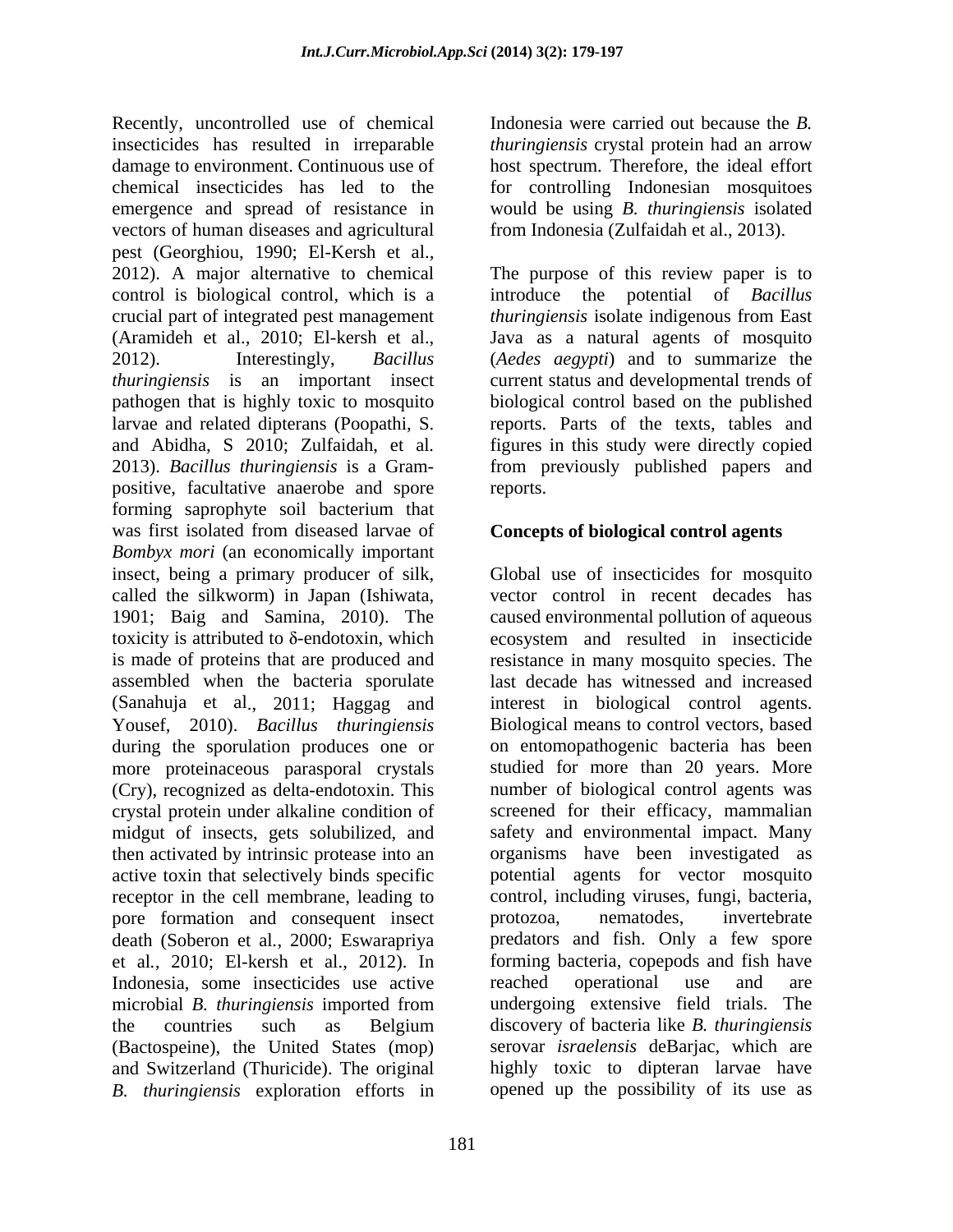potential biolarvicides in mosquito different influences. The results of the eradication programs in the over the world study showed that the higher density of the (Poopathi and Tyagi, 2002; Poopathi et al*.,* 2002). The larvicidal substances of these mortality of mosquito larvae because the preparations are based on endotoxin amount of protein crystals formed also proteins accumulated as parasporal increased. These results were indicated crystals produced by the bacterial cells that the density of bacteria depended on during the sporulation growth phase. the dilution, which increasing the dilution These biological preparations have some of bacteria could reduce the density of important advantages over conventional insecticides in mosquito control used operationally for the control of (Mahmood, 1998; Poopathi and Abidha, 2010). disease-endemic countries (Boutaveb,

# **isolated indigenously from East Java as**

Research using *B. thuringiensis* var. *thuringiensis* as commercial products or culturing soil bacteria isolates. However *B. thuringiensis* isolate indigenous from East **particularly** susceptible to climate *thuringiensis* Madura isolates higher than *B. thuringiensis* var. *israelensis* for killing significantly different for stage of mosquito larvae and dilution factors in the the dilution and stadia larvae also have

bacteria (before dilution) would cause high bacteria.

operations, besides being safe to non-Mosquitoes are insect vectors responsible target organism including human beings. for the transmission of many diseases. Also, it is harmless to the environment Mosquitoes cause more human sufferings (Prabakaran and Balaraman, 2006). The *B.*  than any other organism; over one million *thuringiensis* serovar *israelensis* has been people worldwide die from mosquito mosquitoes for over two decades and its diseases include malaria, filariasis, yellow formulations are highly effective against fever, chikungunya and dengue fever *Anopheles, Aedes* and *Culex* mosquitoes cause extensive morbidity and mortality **The potential of** *Bacillus thuringiensis* Nareshkumar et al., 2012). *Aedes aegypty* **a natural agents of** *Aedes aegypti* because of its close association with *israelensis* is often done to control Cox et al*.,* 2007). The *Aedes aegypti* mosquitoes, either the formulation of *B.*  mosquito, the principal vector for DHF, Java rarely used as a natural enemy. The variability and climatic change. These previous study (Zulfaidah et al., 2010) mosquitoes are well adapted to urban showed that the efficacy of *B.*  environment and successfully breed in mosquito larvae. The ANOVA results bottles, plastic containers and tires. The showed that this experiment has presence and abundance of*Aedes aegypti* toxicity test of *B. thuringiensis* isolated climate variability also can affect human from Madura Island against *Aedes aegypti* health via indirect pathways, particularly larvae, as well as the interaction between in the changing of biological and borne diseases every year. Mosquito borne and are a major economic burden within disease-endemic countries (Boutayeb, 2006; Poopathi and Abidha, 2010; (L.) is the main dengue vector worldwide humans in tropical and sub-tropical urbanized areas (Jansen and Beebe, 2010; which is considered the most pressing vector-borne viral disease in the world, is particularly susceptible to climate containers where water is allowed to accumulated, such as discarded can, is vital to the transmission of DHF. Changes in mean climatic conditions and ecological processes that influence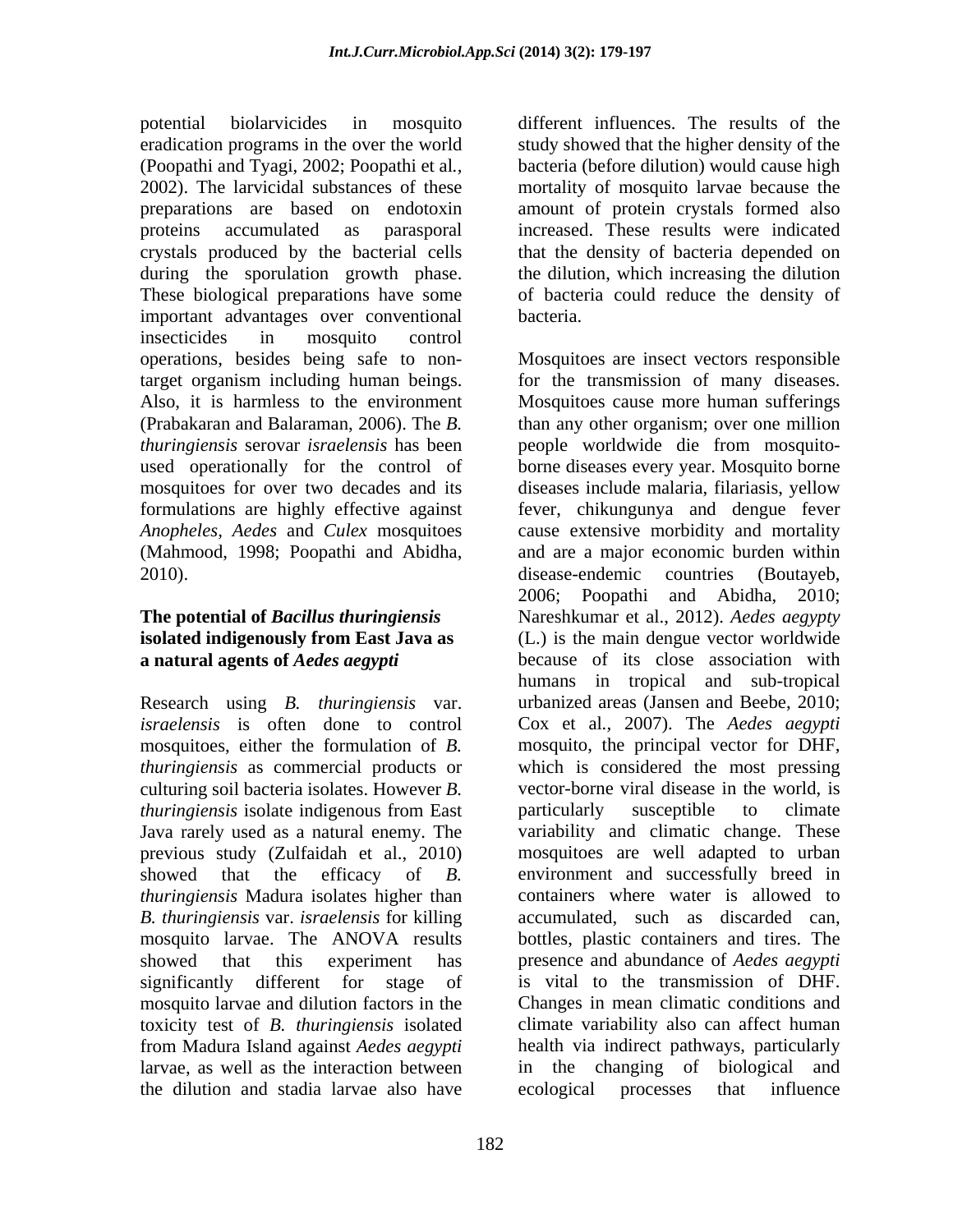infectious disease transmission and food yields (Barrett *et al.,* 1998). As in the proportion of them are children. About study conducted by Zulfaidah and 2.5% of those affected die. The disease is Nakagoshi (2013) also mentioned that environmental conditions strongly control the geographic distribution and abundance Mediterranean, South-east Asia and the of *Aedes aegypti.* The result of this study indicated that the climatic variability is clearly associated with the dengue incidence rate. The maximum air temperature, humidity, rainfall and light statistical analysis in this study, it showed air temperature and light duration would temperature, minimum air temperature and

Dengue haemorrhagic fever is one of the  $0.6\%$  (range: 0.3  $\%$  - 2.5%) within a estimated 2.5 billion people in the world are at risk of dengue haemorrhagic fever, Hemorrhagic Fever have been increasing in the last five years both in rural and urban areas of the world. The incidence of insecticides has resulted in irreparable dengue has grown dramatically in recent decades. WHO currently estimates there may be 50 million dengue infections emergence and spread of resistance in worldwide every year. An estimated 500,000 people with severe dengue require pest (Georghiou, 1990; El-Kersh et al.*,*

hospitalization each year; a large 2.5% of those affected die. The disease is now endemic in more than 100 countries in Africa, the Americas, the Eastern Western Pacific regions. Southeast Asia and the Western Pacific are the most seriously affected (WHO, 2010).

duration have played an important role in tropics is very susceptible to diseases the transmission of DHF in Nganjuk spread by the *Aedes aegypti* mosquito district, East Java, Indonesia. Based on (Suci et al*.,* 2010).DHF outbreaks have that humidity and rainfall have positive case was in Surabaya city. In 2010, there correlation with DHF incidence, on the were more than 26,059 reported DHF contrary a decreased value of maximum cases in East Java (Provincial Health have impact on increased IR. Another incidence of dengue has increased 30-fold regression analysis resulted that IR of with a widespread geographic area well DHF was affected by the maximum air into the new state or from urban to rural rainfall in the rainy season; however in the Research 2007, in Indonesia dengue cases dry season, the IR was affected by wind that were diagnosed by health officers and velocity and rainfall. the existence of symptoms stated by serious arboviral diseases in the tropical period of 12 months (Malang City Health America, Asia, and Africa. DHF has been Office (2008). In addition, the prevalence the most significant vector borne disease in East Java is only 0.24%; but monitoring with increasing distribution and incidence is still needed, considering that East Java of cases in the recent decades. An is one of the densely populated provinces of which 1.3 billion people live in South 2007 of East Java Province, the prevalence East Asian Countries (Sankari et al., of dengue and prevalence of the dengue 2012). The incidences of Dengue fever symptoms in rural areas is smaller Indonesia as one of the countries in the occurred in Indonesia since 1986; the first Office, 2011). In the past 50 years, the into the new state or from urban to rural (WHO, 2009). According to Basic Health respondents showed the prevalence of 0.6% (range: 0.3  $\%$  - 2.5%) within a in Indonesia (Badan Pusat Statistik, 2012). According to the Basic Health Research than in urban areas (0.23% vs. 0.27%).

> Recently, uncontrolled use of chemical damage to environment. Continuous use of chemical insecticides has led to the vectors of human diseases and agricultural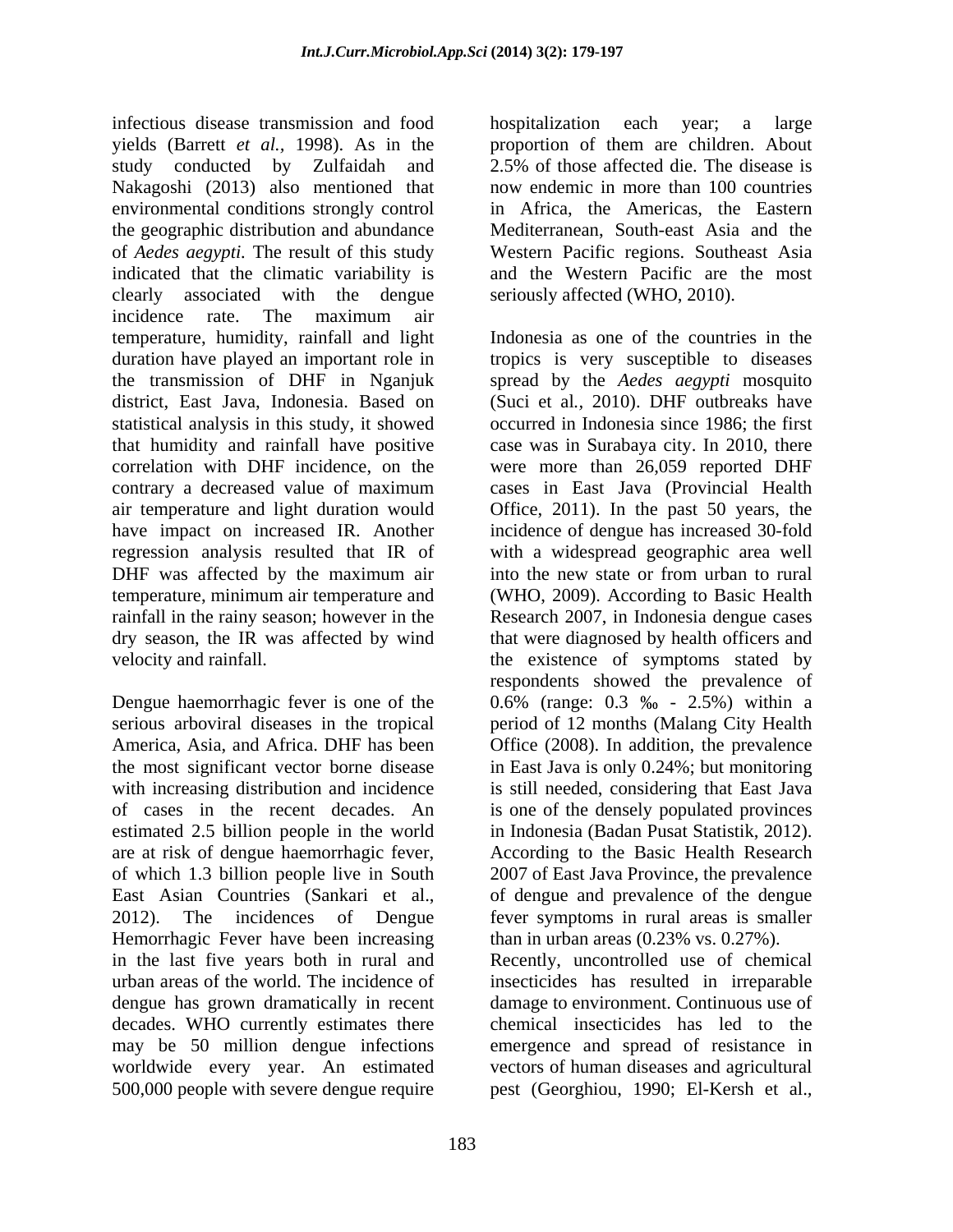control is biological control, which is a introduce the potential of *Bacillus*  crucial part of integrated pest management *thuringiensis* isolate indigenous from East (Aramideh et al., 2010; El-kersh et al., Java as a natural agents of mosquito 2012). Interestingly, *Bacillus*  (*Aedes aegypti*) and to summarize the *thuringiensis* is an important insect pathogen that is highly toxic to mosquito biological control based on the published larvae and related dipterans (Poopathi, S. reports. Parts of the texts, tables and and Abidha, S 2010; Zulfaidah, et al*.* figures in this study were directly copied 2013). *Bacillus thuringiensis* is a Gram- from previously published papers and positive, facultative anaerobe and spore forming saprophyte soil bacterium that was first isolated from diseased larvae of *Bombyx mori* (an economically important insect, being a primary producer of silk, called the silkworm) in Japan (Ishiwata, vector control in recent decades has 1901; Baig and Samina, 2010). The caused environmental pollution of aqueous toxicity is attributed to δ-endotoxin, which ecosystem and resulted in insecticide is made of proteins that are produced and resistance in many mosquito species. The assembled when the bacteria sporulate last decade has witnessed and increased (Sanahuja et al., 2011; Haggag and Yousef, 2010). *Bacillus thuringiensis* during the sporulation produces one or on entomopathogenic bacteria has been more proteinaceous parasporal crystals (Cry), recognized as delta-endotoxin. This crystal protein under alkaline condition of midgut of insects, gets solubilized, and then activated by intrinsic protease into an active toxin that selectively binds specific potential agents for vector mosquito receptor in the cell membrane, leading to pore formation and consequent insect death (Soberon et al*.,* 2000; Eswarapriya predators and fish. Only a few spore et al*.,* 2010; El-kersh et al., 2012). In Indonesia, some insecticides use active reached operational use and are microbial *B. thuringiensis* imported from the countries such as Belgium discovery of bacteria like *B. thuringiensis* (Bactospeine), the United States (mop) and Switzerland (Thuricide). The original *B. thuringiensis* exploration efforts in Indonesia were carried out because the *B. thuringiensis* crystal protein had an arrow host spectrum. Therefore, the ideal effort (Poopathi and Tyagi, 2002; Poopathi et al*.,* for controlling Indonesian mosquitoes would be using *B. thuringiensis* isolated preparations are based on endotoxin from Indonesia (Zulfaidah et al., 2013).

2012). A major alternative to chemical The purpose of this review paper is to current status and developmental trends of reports.

## **Concepts of biological control agents**

Global use of insecticides for mosquito interest in biological control agents. Biological means to control vectors, based studied for more than 20 years. More number of biological control agents was screened for their efficacy, mammalian safety and environmental impact. Many organisms have been investigated as control, including viruses, fungi, bacteria, protozoa, nematodes, invertebrate forming bacteria, copepods and fish have reached operational use and are undergoing extensive field trials. The discovery of bacteria like *B. thuringiensis* serovar *israelensis* deBarjac, which are highly toxic to dipteran larvae have opened up the possibility of its use as potential biolarvicides in mosquito eradication programs in the over the world 2002). The larvicidal substances of these accumulated as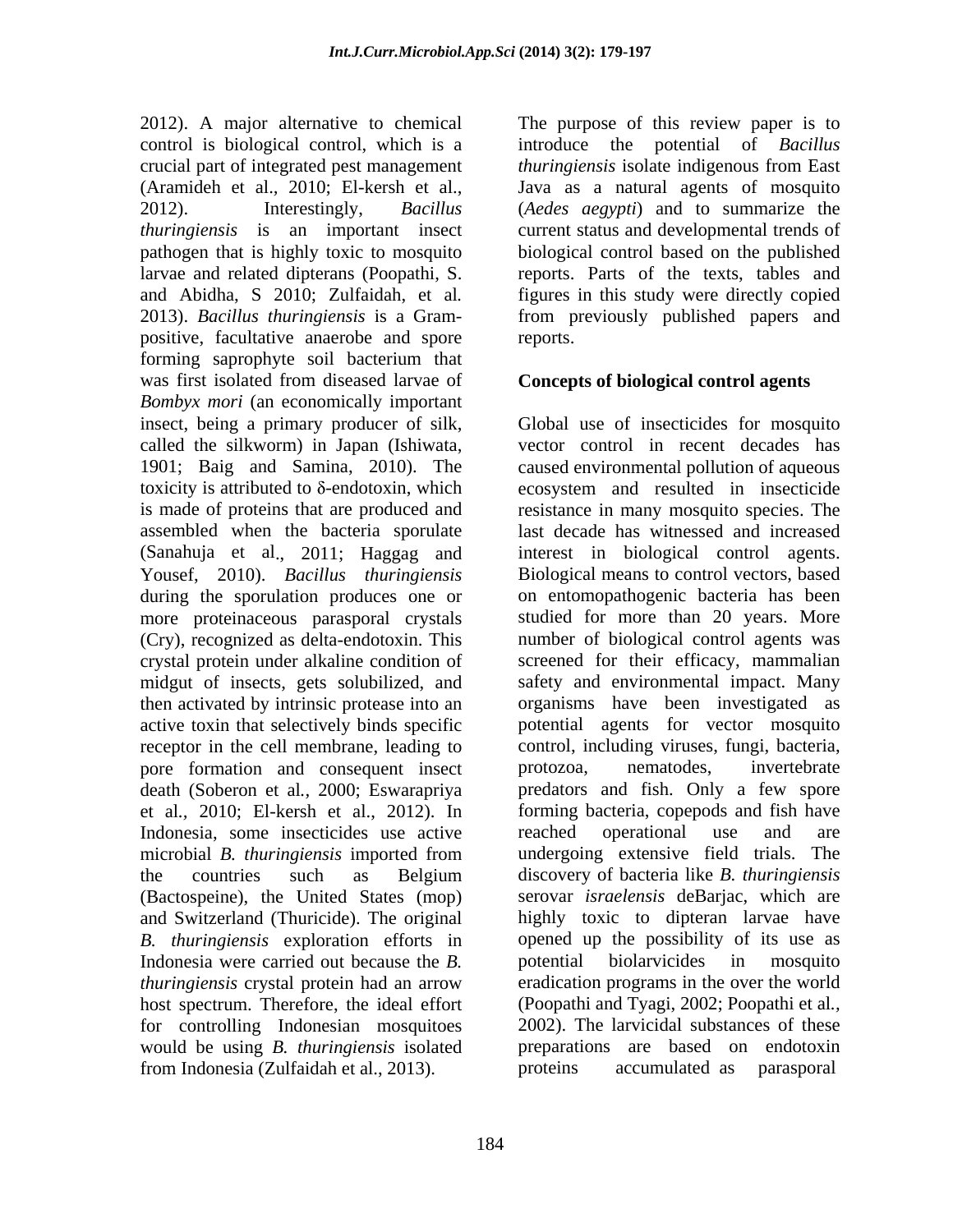crystals produced by the bacterial cells that the density of bacteria depended on during the sporulation growth phase. These biological preparations have some of bacteria could reduce the density of important advantages over conventional insecticides in mosquito control operations, besides being safe to nontarget organism including human beings. The honesty testing results showed that the Also, it is harmless to the environment Bacillus thuringiensis isolated from (Prabakaran and Balaraman, 2006). The*B.*  Madura was able to kill 50% of each instar *thuringiensis* serovar *israelensis* has been used operationally for the control of 24 hours.  $LC_{50-24 \text{ hours}}$  values for each instar mosquitoes for over two decades and its were relatively similar, although for the formulations are highly effective against first instars was a smallest compared to the *Anopheles, Aedes* and *Culex* mosquitoes (Mahmood, 1998; Poopathi and Abidha, was more sensitive to the crystal toxin 2010). produced by *Bacillus thuringiensis* than

# **The potential of** *Bacillus thuringiensis* **isolated indigenously from East Java as**

Research using *B. thuringiensis* var. *israelensis* is often done to control isolates from Malang city and Madiun mosquitoes, either the formulation of *B.*  city, East Java on the third instar *Aedes thuringiensis* as commercial products or culturing soil bacteria isolates. However *B.*  Based on phenotypic characteristics and *thuringiensis* isolate indigenous from East<br>Java rarely used as a natural enemy. The Java rarely used as a natural enemy. The indigenous *Bacillus thuringiensis* isolated previous study (Zulfaidah et al., 2010) showed that the efficacy of *B.*  the *Bacillus thuringiensis* subspecies *thuringiensis* Madura isolates higher than aizawai. Based on the percentage of spore *B. thuringiensis* var. *israelensis* for killing mosquito larvae. The ANOVA results isolates at 48 hours, it was known that if showed that this experiment has bacterial spore prevalence was increasing, significantly different for stage of the amount of toxin produced was also mosquito larvae and dilution factors in the toxicity test of *B. thuringiensis* isolated from Madura Island against *Aedes aegypti* be more effective at killing mosquito larvae, as well as the interaction between larvae. There are differences in spore the dilution and stadia larvae also have prevalence, which is associated with different influences. The results of the individual characteristics of the sporestudy showed that the higher density of the forming isolates. *Bacillus thuringiensis* bacteria (before dilution) would cause high has two developmental phases: mortality of mosquito larvae because the germination and sporulation (Manonmani amount of protein crystals formed also et al., 2011). During sporulation, increased. These results were indicated

the dilution, which increasing the dilution bacteria.

*Bacillus thuringiensis* isolated from mosquito larvae which were tested within older age. This was because the first instar the second instar *Aedes aegypti* larvae, third and fourth instar larvae.

**a natural agents of** *Aedes aegypti* The same thing also happened in the study conducted by Zulfaidah et al., (2013), using indigenous *Bacillus thuringiensis aegypti* larvae (Lidwina et al., 2013). literature searches, it was found that from Malang had similar characteristics to prevalence in *Bacillus thuringiensis* growing. As the number of bacterial toxins increases, one may expect the bacteria to has two developmental phases: et al., 2011). During sporulation, are released by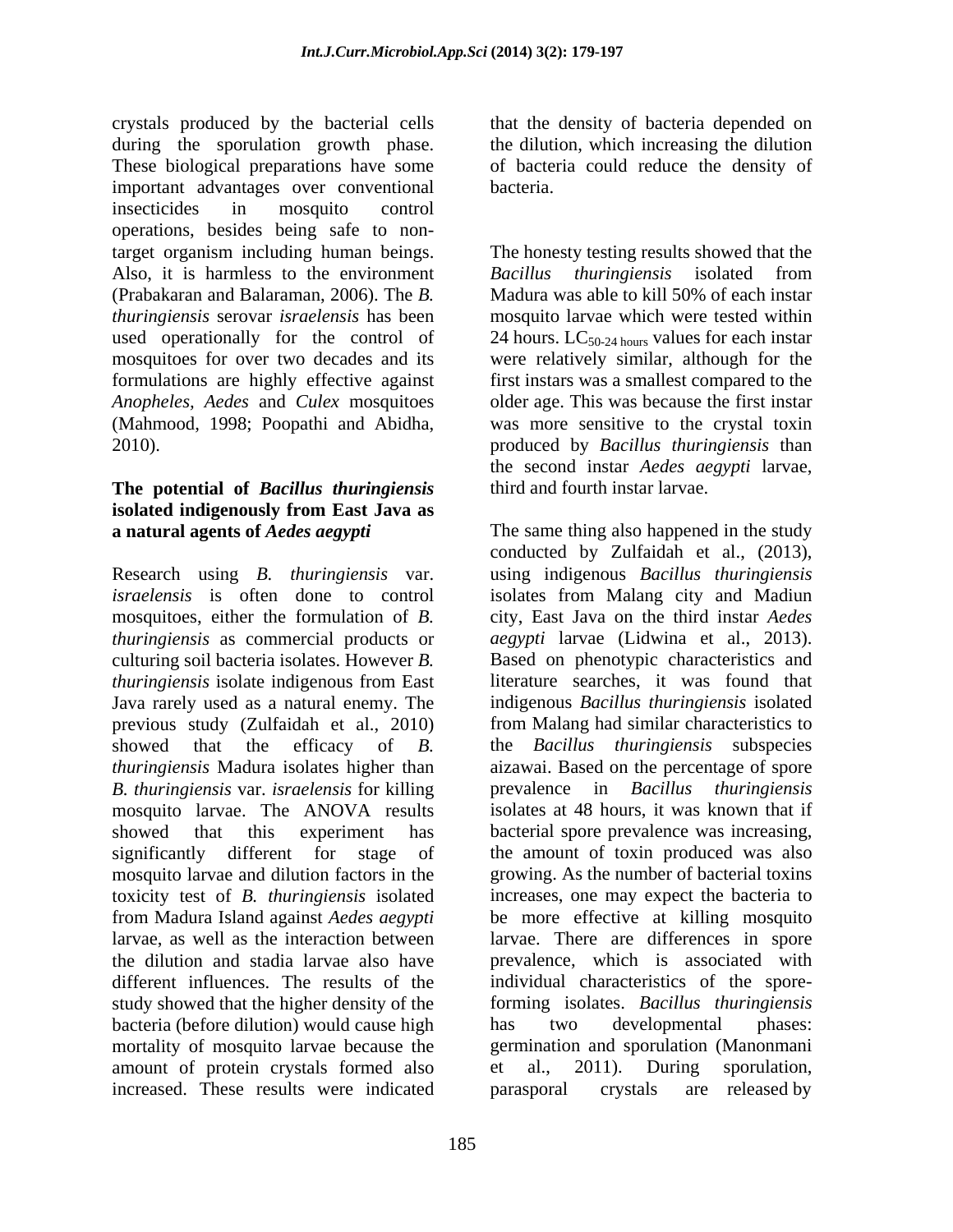| Source                            | DF                    | $\alpha$<br>υU | MC<br>LV L J |       |          |
|-----------------------------------|-----------------------|----------------|--------------|-------|----------|
| Instar larvae (L)                 |                       | 1807.40        | 602.46       | 13.56 | $0.00\,$ |
| Dilution $(D)$                    |                       | 222271.90      | 3711.90      | 83.50 | $0.00\,$ |
| $*$ D                             | $\overline{10}$<br>10 | 9651.80        | 536.21       | 12.07 | $0.00\,$ |
| $\overline{\phantom{0}}$<br>Error | --<br>ຸບ 1            | 2488.80        | 44.44        |       |          |
| Total                             | O <sub>A</sub>        | 41511.10       |              |       |          |

# **Table.1** ANOVA of toxicity test of *Bacillus thuringiensis* isolated from Madura on *Aedes aegypti* larvae

**Table.2** The cell density of *Bacillus thuringiensis* isolated from Madura (cell/ml) in each dilution series

| <b>Dilution</b> |            | The cell density of bacteria in each dilution (cell/ml) |                            | $\mathbf{v}$              |           |
|-----------------|------------|---------------------------------------------------------|----------------------------|---------------------------|-----------|
| series          | 0          | $\sim$                                                  |                            |                           | $10^{-3}$ |
| Average         | $\sim$ 100 | $\sqrt{107}$<br>$\mathbf{I}$<br>$\blacksquare$ .        | $-1$<br>$\times 10^5$<br>. | $\cdot$ x 10 <sup>5</sup> | 5 x 10    |

**Table.3** Honesty test results on interaction between dilution series of *Bacillus thuringiensis*  isolated from Madura and the mortality percentage of *Aedes aegypti* larvae (for each instar larvae)

| <b>Dilution series</b> | Percentage of larvae mortality on     |                      |                                                                             |                      |  |
|------------------------|---------------------------------------|----------------------|-----------------------------------------------------------------------------|----------------------|--|
|                        | <b>First instar</b>                   | <b>Second instar</b> | Third instar                                                                | <b>Fourth instar</b> |  |
|                        | 88.89 d                               | 64.44 c              | 26.67                                                                       | $11.11$ ab           |  |
|                        | າ າາ<br>$\angle$ . $\angle$ $\angle$  | 0.00 a               | $\Omega$<br>$\sqrt{2.72}$                                                   | 4.44 ab              |  |
|                        | 2.22                                  | 2.22:                | 4.44                                                                        | 0.00 a               |  |
|                        | 0.00                                  | 0.00 a               | $\Omega$<br>$\overline{a}$ . $\overline{a}$                                 | 0.00 a               |  |
|                        | $\overline{\phantom{0}}$<br>6.6<br>ab | $0.00\,$             | 0.00                                                                        | 0.00 a               |  |
|                        | 2.22                                  | $0.00\,$             | $\Omega$<br>$\overline{\phantom{m}}\ldots\overline{\phantom{m}}\phantom{m}$ | 0.00 a               |  |

The same letters after the number denote no significant difference (significant at the 0.05 level).

**Table.4** Honesty testing results for each instar *Aedes aegypti* larvae based on LC50-24 hours

| Instar | Subset for $\alpha = 0.05$        |
|--------|-----------------------------------|
|        | 80765494 <sup>a</sup>             |
|        | $1.24 \times 10^{8}$ <sup>a</sup> |
|        | 3.94 x $10^{8a}$                  |
|        | $2.66 \times 10^{8}$ <sup>a</sup> |

The same letters after the number denote no significant difference of LC50-24 hours (significant at the 0.05 level).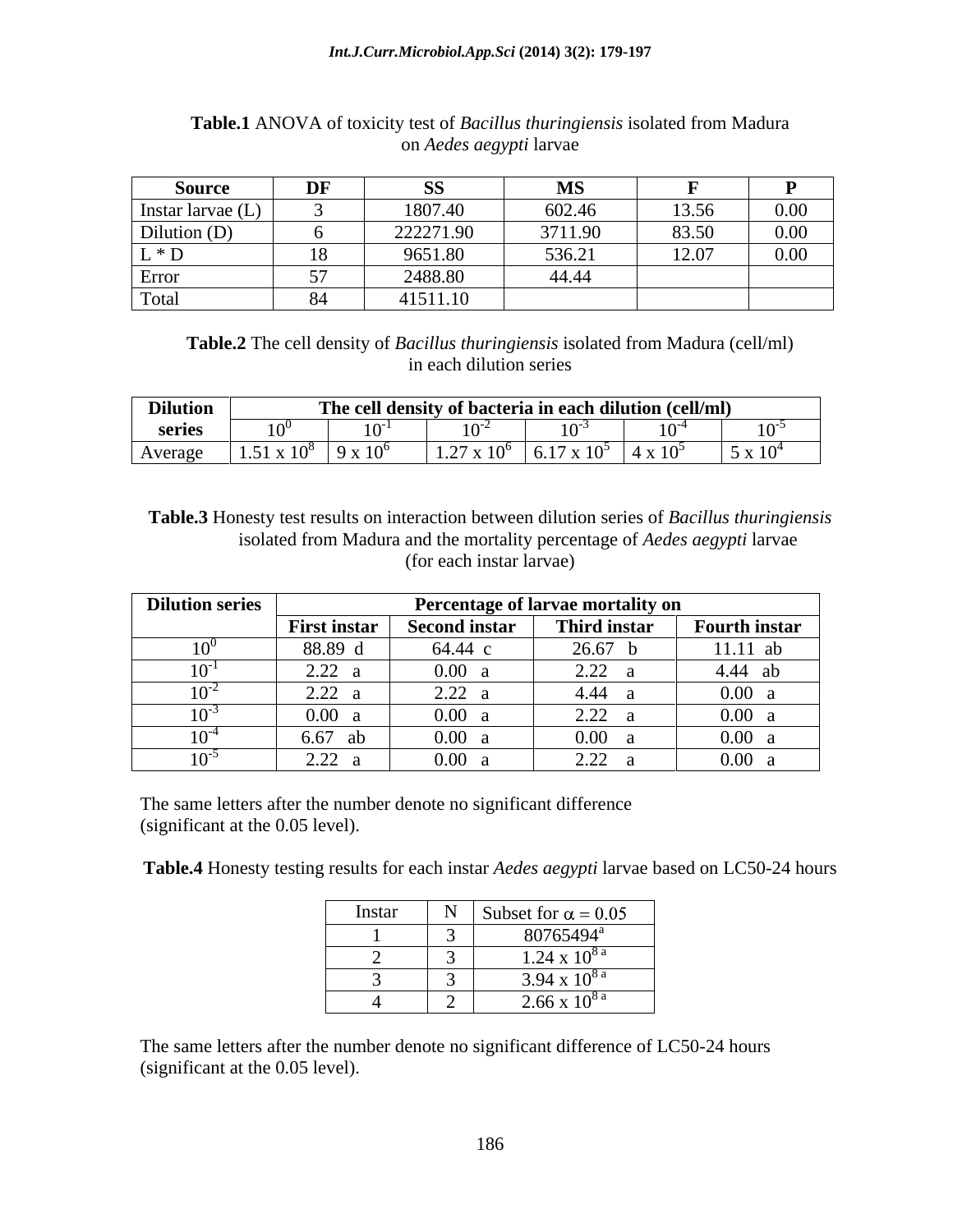autolysis. These crystals are toxic and will (lethal concentration) have a significant

The early stationary phase is marked by shortage and competition. The bacteria will then synthesise secondary metabolites *thuringiensis*, this stationary phase is

dilutions of the bacterial suspension (1:0, allowing toxin insertion into the 1:1,1:3, 1:5, 1:7, 1:10, 1:15, and 1:20) and membrane. Electrophysiological and toxin effectiveness of the *Bacillus*  third instar larvae are selected because at anatomical structure and the body is divided into three parts (head, thoracic, the bacterial strain used (Ramirez-Suero et abdomen); therefore, damage to the larvae al., 2011; Poopathi and Tyagi, 2006). can be easily observed within each section. A previous study demonstrated the A negative relationship can be observed numbers of intestinal epithelial cells and between the exposure time and the  $LC_{50}$ peritrophic cells increase in accordance for the *Bacillus thuringiensis* indigenously within creasing larval toxin resistance from Malang City and the reference (Poopathi, 2010). *Bacillus thuringiensis*. This means that

that the statistical analysis of the  $LC_{50}$  test Tennyson, 2011; Valadez-Lira et al.,

damage the mosquito larval digestive tract,  $\qquad$  effect ( $p<0.05$ ) among the tested isolates. thus causing larval mortality. The three isolates that are indigenous to vegetative cell death, followed by toxin those, the PWR4-32 isolates were the most accumulation, because the cells metabolise  $\qquad$  effective, as 22.79 x 10'cells/ml were the available nutrients, resulting in nutrient required to kill fifty percent of the *Aedes*  that are used to maintain life. In *Bacillus*  24-hs and 48-hs exposure times. Once the associated with spore and toxin formation. digestive tract, the increased time allows<br>Toxins from *Bacillus thuringiensis* cells the toxin to accumulate, and the toxin's ( $\delta$ are formed after the cells have formed endotoxin) effects increase in accordance endospores (Muniady et al., 2011). with exposure. The toxin binds to The study by Zulfaidah et al., (2013) cell wall's apical microvillus membrane. showed that this experiment also After the toxin binds to its receptor, there conducted toxicity tests using various is a change in the toxin's conformation, exposure times (24, 48, and 72h). The biochemical evidence suggest that the *thuringiensis* isolates was determined. The membrane, which disturbs the osmotic bacteria form spores and parasporal balance; consequently, the cells swell and crystals during the stationary phase, which lyses. The gut becomes paralysed, and the is a nutritionally deficient state; at that mosquito stops feeding. Most mosquito time, the parasporal crystals will be toxic larvae generally show reduced activity and can kill the *Aedes aegypti* larvae after two hours and die within six hours of (Renganatan et al., 2011). The mosquito toxin injection (Poopathi et al., 2002; this stage, the larvae have a complete mortality is also influenced by factors such Malang City (PWR4-32, SWJ 4-4b, SWJ 5-1) killed *Aedes aegypti* larvae. Among  $7\degree$ colle/ml woro cells/ml were *aegypti* larvae within 72 hs. The 72-hs exposure time was more effective than the bacterial toxin enters the mosquito larvae digestive tract, the increased time allows the toxin to accumulate, and the toxin's  $(\delta$ receptors located on the epithelial midgut allowing toxin insertion into the membrane. Electrophysiological and toxins generate pores in the Poopathi, 2010). Mosquito larvae as bacterial concentration, larval age and the bacterial strain used (Ramirez-Suero et al., 2011; Poopathi and Tyagi, 2006).

Based on the study conducted by value will decrease and the larval Zulfaidah et al*.,* (2013) it was indicated mortality level will increase (Arivoli and with a longer exposure time, the  $LC_{50}$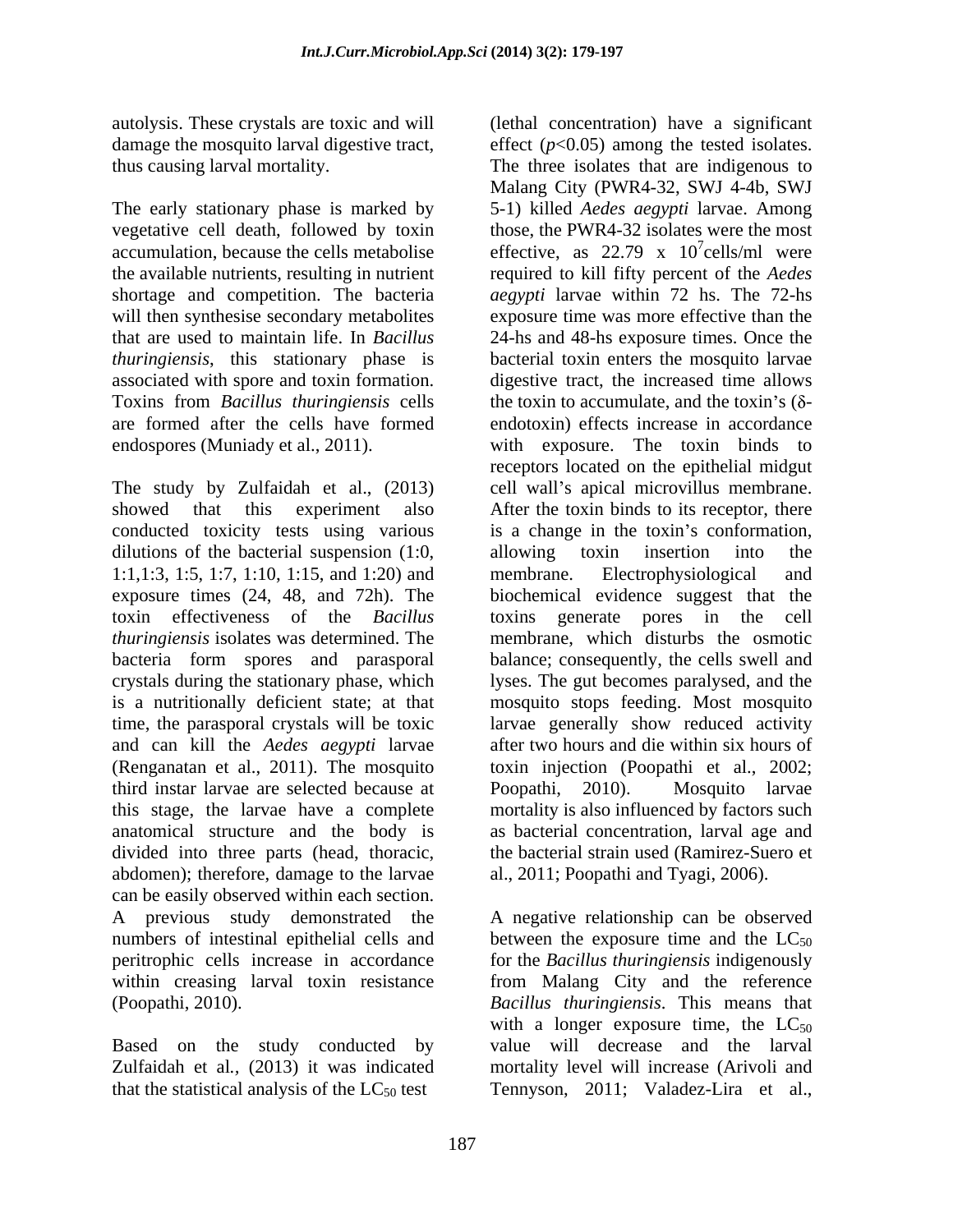2011). All of the tested and reference moth, *Ephestia kuhniella.* The species larval mortality at the highest cell density and the longest exposure time because the toxins were released by the bacteria and accumulated in the *Aedes aegypti* larvae's flour moths and named *Bacillus* weather the lethal dose is administered all the biopesticide market. Bacillus

# **trends** of **biological control using** butterfly caterpillars; Bacillus

insecticides, progressively replaced by and Bacillus thuringiensis var. tenebrionis, emerging environment-friendly pesticides also called var. san diego, which causes such as bacterio-insecticides, strongly recommended by the World Health Bacillus thuringiensis have been spore forming bacterium, which was first isolated in 1901 in Japan by Shigetane Ishiwata as the cause of the sudden Two general groups of insecticidal crystal as cause of disease in larvae of the flour groups according to their insecticidal and

isolates had the highest percentages for mame *"thuringiensis*" is derived from digestive tract. Increased mortality was *thuringiensis* in 1911. It was not until also observed for the mosquito larvae. 1958 than *Bacillus thuringiensis* was used These combined conditions resulted in a commercially in the United States higher mosquito larvae mortality rate. (Jenkins, 1992; Poopathi and Abidha, Some researchers also stated that among 2010). Federici et al., (2010) argues that mosquitoes, different preparations of *Bacillus thuringiensis* is a species of *Bacillus thuringiensis israelensis* have bacteria that has insecticidal properties shown different levels of toxicity to host affecting a selective range of insect orders. species. Others factors influencing the There are at least 34 subspecies of *Bacillus*  susceptibility of mosquito larva to *Bacillus thuringiensis* (also called serotype or *thuringiensis israelensis*. For example; the varieties) and probably over 800 strain effect of given dosage of toxin could isolates By 1989, *Bacillus thuringiensis* produce different results depending on products had captured 90-95 per cent of at once or in same doses over a long *thuringiensis* products available in the period (Aly et al., 1988; Ramirez-Lepe United States are comprised of one of five and Montserrat, 2012). varieties of *B. thuringiensis; Bacillus* **The current status and developmental** morrisoni which cause disease in moth and *Bacillus thuringiensis thuringiensis* var.israelensis which causes Over the past decades, the trend has been *Bacillus thuringiensis* var. aizawai which towards abatement in the use of chemical causes disease in wax moth catterpillars; Organization (WHO, 1976). *Bacillus*  discovered that exhibit pesticidal activity *thuringiensis* is one of the most famed against nematodes, mites, flatworms and Thuringia, the German state where the diseased flour moth larvae were found. It was later isolated from Mediterranean flour moths and named *Bacillus*  the biopesticide market. *Bacillus thuringiensis* var. kurstaki and var. butterfly caterpillars; *Bacillus*  disease in mosquito and blackfly larvae; and *Bacillus thuringiensis* var. *tenebrionis*, also called var. *san diego*, which causes disesase in beetle larvae. Other strains of *Bacillus thuringiensis* have been protozoa (Feitelson, et al., 1992).

("sotto") death disease of silkworms, proteins made this wide variety of larvae of the silkworm moth, *Bombyx mori*  subspecies have been identified by Cyt (Federici et al., 2010). After Ishiwata s (cytolysins) and Cry (crystal delta discovery, Ernst Berliner, the German endotoxins). Höfte and Whiteley (1989), bacteriologist, unaware of Ishiwata's reviewed systematic nomenclature and publication, described a similar bacterium Two general groups of insecticidal crystal classified the crystal proteins in five major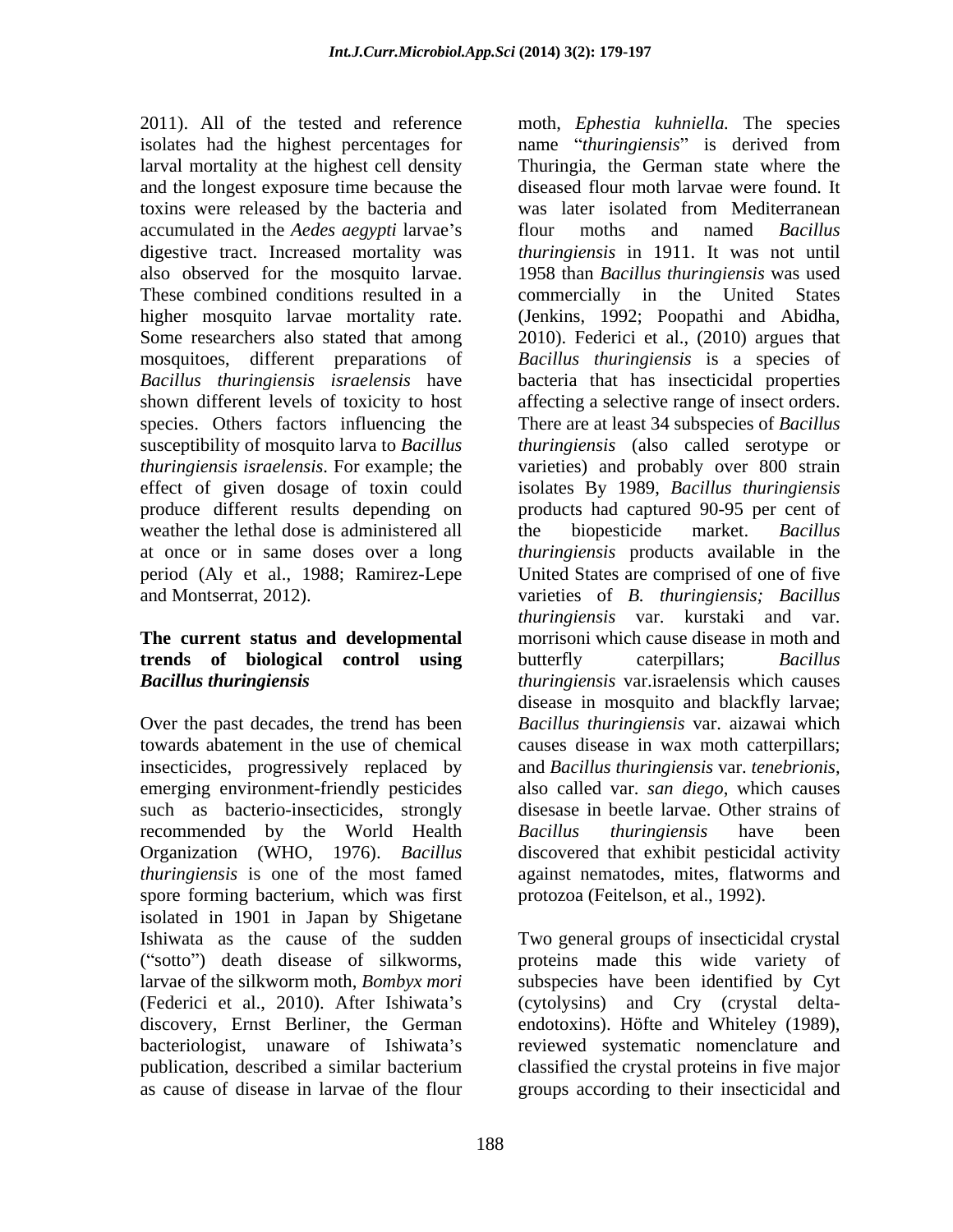molecular relationship (Cry I, Cry II, Cry Bacillus thuringiensis crystals are III, Cry IV and Cry V, Cyt). As new composed of four major polypeptides with strains are discovered, a need for a new molecular weights of 125, 135, 68 and 28 nomenclature arose. According to new kDa, now referred to as Cry IVA, Cry nomenclature which is used today, roman IVB, Cry IVD and CytA, respectively. De numerals have been exchanged with the Maagd et al. (2003) stated that insecticidal Arabic numerals and the strains are named crystal toxins (Cry) are pore-forming on the basis of their evolutionary toxins (PFT) produced by this bacterium divergence. Additionally, beneath the as crystalline inclusions during the capital letters which were present at the sporulation phase of growth. Crystal first nomenclature as well, small letters have been brought indicating the minor *Bacillus thuringiensis* strains has been amino acid differences like the capital studied extensively. These crystals are letters denoted for the major differences. It predominantly comprised of one or more is also noted that most *Bt* strains produce crystal (Cry) and Cytolytic (Cyt) toxins. more than one type of crystal protein that Cyt proteins are parasporal inclusion act in combination. Hastowo et al., (1992) protein from *Bacillus thuringiensis* have been set up several screening exhibits hemolytic activity. For example programs that aim to isolate new strains *Bacillus thuringiensis* subsp. *israelensis*  producing novel mosquitocidal crystal proteins that could replace or be used in ranging from 135-27kDa referred to as combination with *Bacillus thuringiensis* CryIVA, CryIVB, CryIVD and CytA subsp. *israelensis. Bacillus thuringiensis* (Lakxmy et al., 2011). These genes, subsp. *entomocidus* INA288 has been encoding this Cry toxin, are located on 72 isolated from Indonesia soil, and it kDa resident plasmid and they have been produces large cuboidal crystals. Although cloned and expressed in various hosts. known mosquitocidal *cry* genes, such as Chromosomal Cry genes have also been *cry2A, cry4A, cry4B* and *cry cry11A*, were reported in some *Bacillus thuringiensis* not detected by PCR, this strain showed a strains and the role, structure and toxicity comparable to that of *Bacillus* molecular organization of genes coding for *thuringiensis* subsp. *israelensis* against the parasporal delta endotoxin of *Bacillus*  second-instar *Aedes aegypti*. This result *thuringiensis* biochemical mechanisms of indicated the presence of a novel insects' resistance to *Bacillus* mosquitocidal *cry* gene(s). When the *thuringiensis* indicates that altered structural and sequential similarities are proteolysis processing of *Bacillus* considered, conserved amino acid *thuringiensis* crystal proteins involved in sequences drew attention among most of one case of resistance in mosquitoes. The the Cry toxins. According to these similarities and insecticidal activities, the mosquitocidal action was investigated in properties of the Cry proteins differ and sixty-nine *Bacillus thuringiensis* strains. A the members of the same group share a PCR-based approach for detection of Cry number of common features. The types of genes in *Bacillus thuringiensis* has been crystal proteins and the insect orders to which they are active were showed in table are highly potent for mosquito control,

189

6. evaluation of the activity of *Bacillus Bacillus thuringiensis* crystals are as crystalline inclusions during development during sporulation of protein from *Bacillus thuringiensis* produces four protein/polypeptides insects resistance to *Bacillus thuringiensis* indicates that altered proteolysis processing of *Bacillus* presence of IS240 elements responsible for reported. Since the toxins of this bacterium *thuringiensis* preparations is currently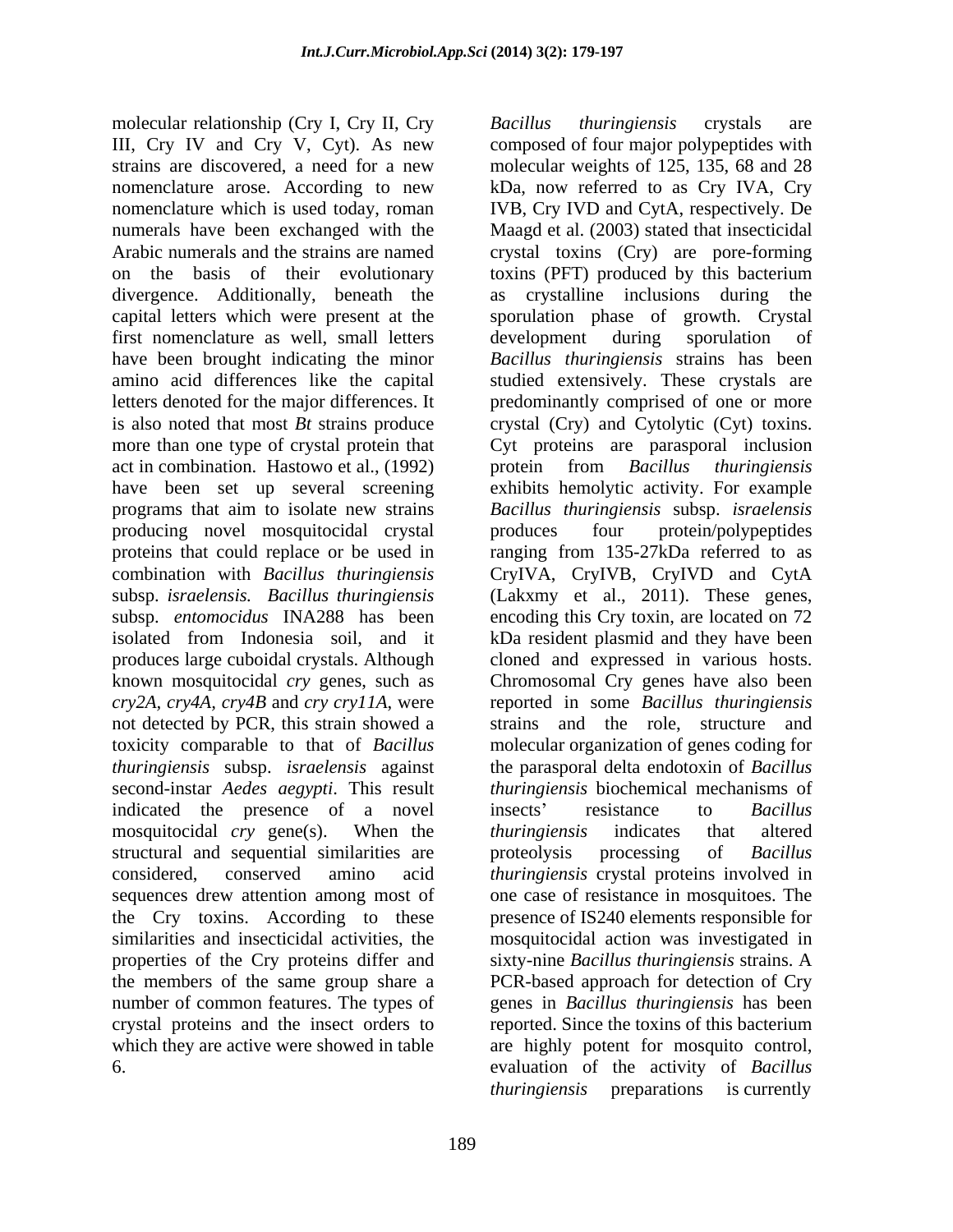| <b>Isolate</b>            | <b>Prevalence of spores <math>(\% )</math></b> |
|---------------------------|------------------------------------------------|
| <b>PWR4-31</b>            | $9.28 \pm 11.49$ (a)                           |
| <b>PWR4-32</b>            | 52.44 $\pm$ 40.09 (a)                          |
| SWJ4-2b                   | $0.82 \pm 0.55$ (a)                            |
| SWJ4-4b                   | $23.59 \pm 9.91$ (a)                           |
| $SWJ4-4k$                 | $4.34 \pm 21.38$ (a)                           |
| $SWJ5-1$                  | $34.46 \pm 12.28$ (a)                          |
|                           | $10.02 \pm 36.96$ (a)                          |
| <b>Reference Bacillus</b> |                                                |
| thuringiensis             |                                                |

**Table.5** Analysis of spore prevalence in *Bacillus thuringiensis* isolates at 48 hours

The same letters after the numbers denote no significant difference ( $\alpha = 0.05$ ).

**Table.6** The Cry protein groups and the orders they are pathogenic for

|            | No. The Cry protein groups                                                                             | The orders for                          |
|------------|--------------------------------------------------------------------------------------------------------|-----------------------------------------|
|            | Cry1, Cry9, Cry15                                                                                      | Lepidopteran larvicidal                 |
| <u>L</u> . | Cry3, Cry7, Cry8, Cry14, Cry34,<br>Cry35, Cry36, Cry38                                                 | Coleopteran larvicidal                  |
|            | Cry4, Cry10, Cry11, Cry16 (Cry17),<br>Cry19, Cry20, Cry24, Cry25, Cry27,<br>Cry29, Cry30, Cry39, Cry40 | Dipteran larvicidal                     |
|            | Cry2                                                                                                   | Lepidopteran and Dipteran<br>larvicidal |
|            | Cry5, Cry6, Cry12, Cry13, Cry21                                                                        | Nematicidal                             |
| $\sigma$ . | $\vert$ Cry22                                                                                          | Active on Hymenopteran                  |

carried out by bioassay with a target insect now used worldwide, the use of and compared to a defined standard (Poopathi and Abidha, 2010). Federici et engineering, has been used over the past al., (2010) argued that *Bacillus*  decade to recombine the proteins of *thuringiensis* produces a variety of different *Bacillus thuringiensis* strains insecticidal proteins produced during with those of *Bacillus sphaericus* to vegetative growth and sporulation that generate recombinant larvicides as much determines its activity for insect species as ten-fold more toxic than the parental belonging to different orders, with the most important of these being the Cry protein active against Lepidoptera and **Mode of action** Coleopteran pest and a combination of Cry and Cyt proteins for mosquitoes and *Bacillus thuringiensis* israelensis products blackflies. After intoxication by these contain the spores and parasporal crystals proteins, spores typically germinate and of *Bacillus thuringiensis* var. *israelensis* invade larvae, contributing to insect H-14 serotype that must be ingested by the mortality. Whereas strains wild type larval stage of the mosquito to cause isolates have been commercialized and are mortality. This multi-step toxicity process

now used worldwide, the use recombinant DNA technique, genetic strains.

## **Mode of action**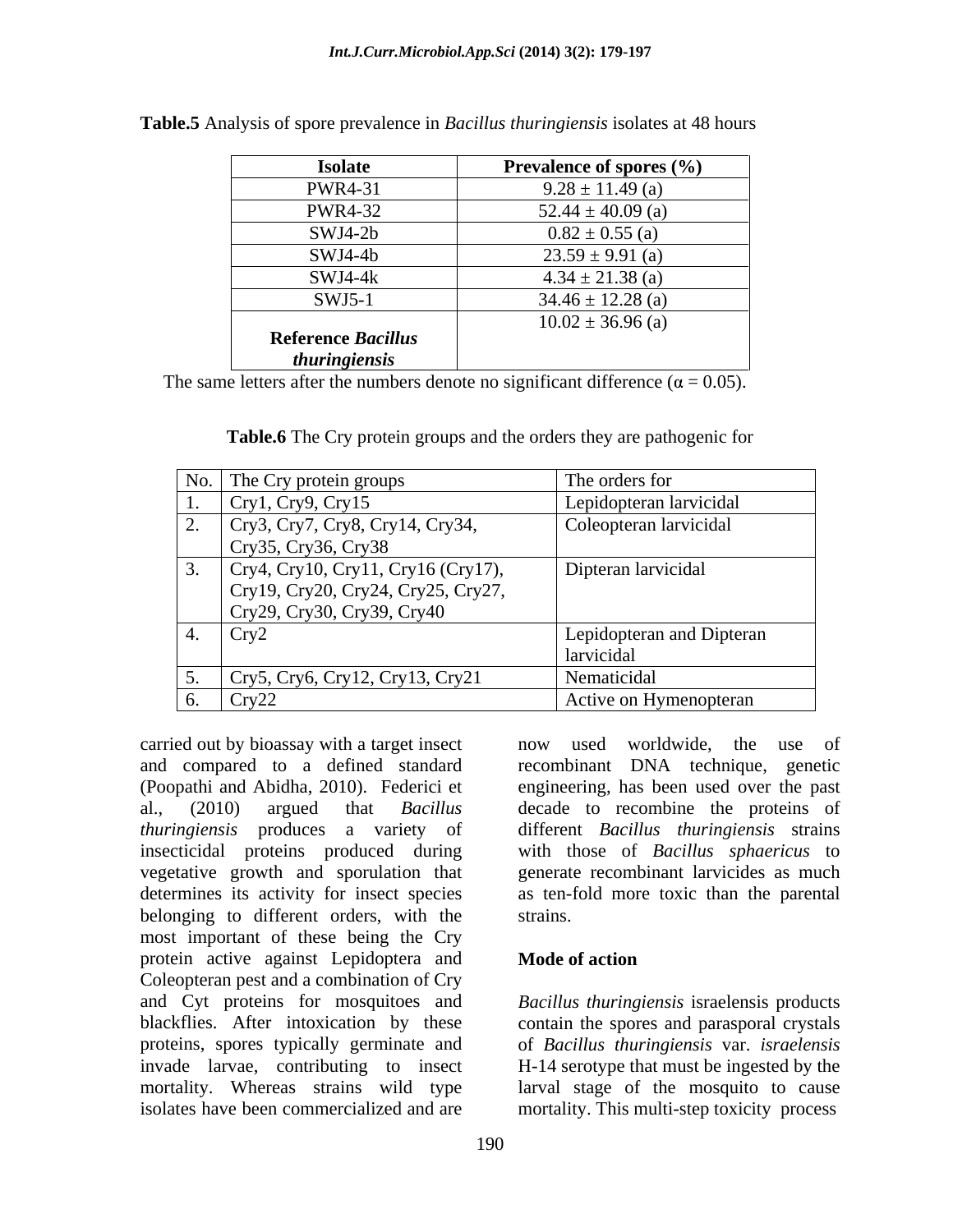

**Figure.1** *Aedes aegypti* larvae

**Note**: A. The first instar larvae before toxicity test; B. The first instar larvae after toxicity test; C. The second instar larvae before toxicity test; D. The second instar larvae after toxicity test; E. The third instar larvae before toxicity test; F. The third instar larvae after toxicity test; G. The fourth instar larvae before toxicity test; H. The fourth instar larvae after toxicity test; 1. Digestive tract.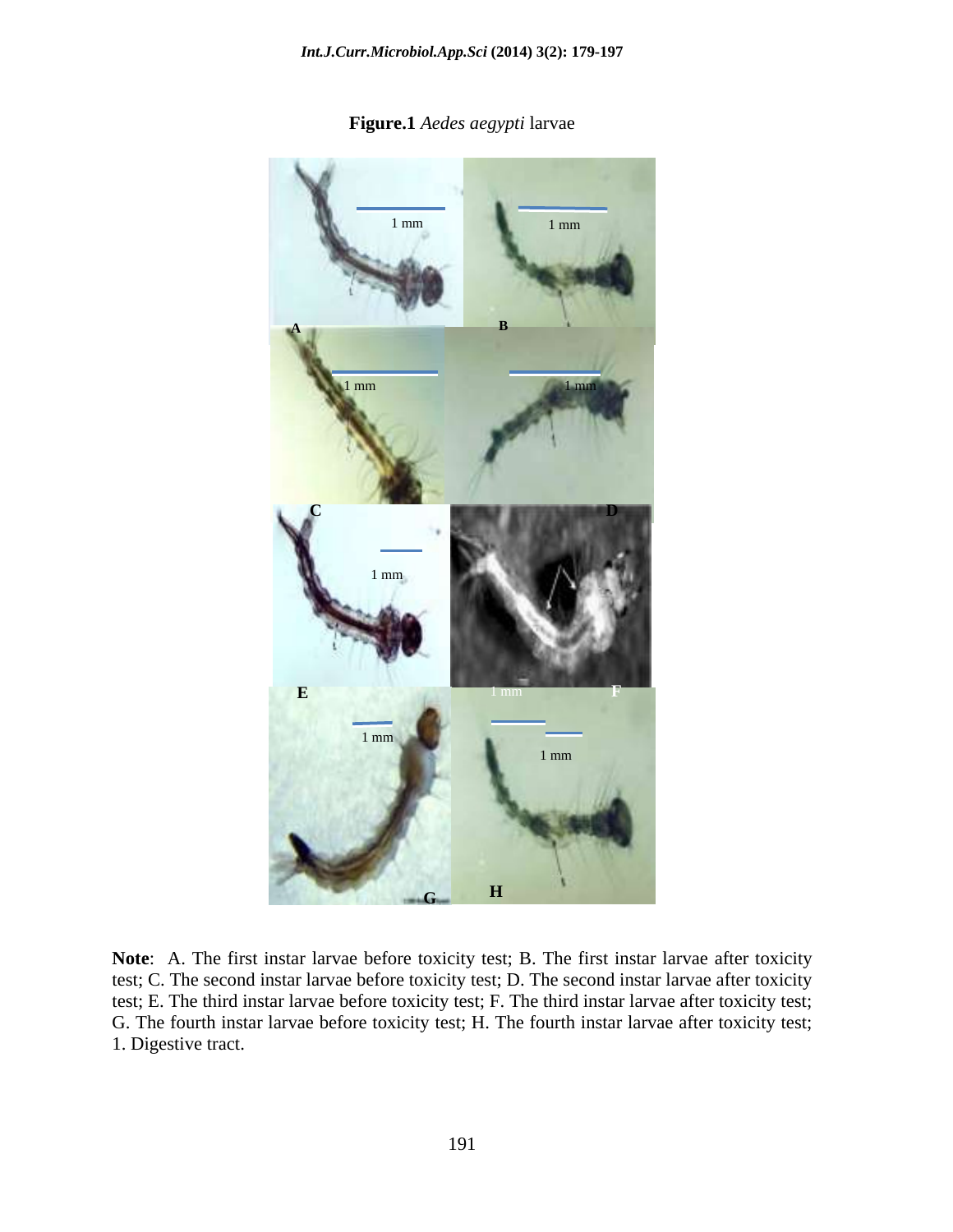

**Figure.2** Crossed section of the fourth instar *Aedes aegypti* larvae (E. Ephitel; P. Peritrophic membrane)

includes ingestion of the Cry protein by a the insect midgut, liberating protoxins of susceptible insect, solubilization, and activation of an oncotic cell death pathway as a result, most insect will die within few Abidha, 2010). Cyt genes are active toxins, do not recognize specific binding activated by Cry11Aa treatment, crystals are ingested, they are dissolved in

procesing from a protoxin to an activated proteolytically processed into fragments, toxin core in the insect digestive fluid. one of which binds to cells of the midgut The toxin core travels across the epithelium. The activated protein disrupts peritrophic matrix and binds to specific the osmotic balance of these cells by receptors called cadherins on the brush forming pores in the cell membrane border membrane of the gut cells. Toxin causing the cell to lyse. The gut becomes binding to cadherin proteins results in paralyzed and the insect stop feeding; and and/or formation of toxin oligomers that hours of ingestion. In order to identify the bind to GPI-anchored proteins and biological pathways that were activity concentrate on regions of the cell after toxin ingestion, Cancino-Rezno et al. membrane called lipid rafts. (2012) mapped the differential expressed Accumulation of toxin oligomers results in protein to canonical signaling pathways toxin insertion in the membrane, pore found in the Kyoto Encyclopedia of Genes formation, osmotic cell shock, and and Genomes (KEGG). The KEGG ultimately insect death (Poopathi and analysis showed the immune system against dipteran and coleopteran pests, and shock protein HSP90 participates in this additionally have shown an action against pathway. In addition some protein of the hemipterans (trus bugs) and dictyopterans pathways of glycolysis, citrate cycle and (roaches and termites). Cyt, unlike Cry fatty acid metabolism pathways were also sites. *Bacillus thuringiensis* directly causes suggesting activation of carbohydrate and mortality in insects and isolates of the lipid metabolism after toxin intoxication. toxin from different strains follow similar The binding affinity of these toxin mode of action. After delta-endotoxin fragments is often directly related to the which they are made. These are as a result, most insect will die within few NOD-like receptor pathway since the heat activated by Cry11Aa treatment, toxicity, though binding does not assure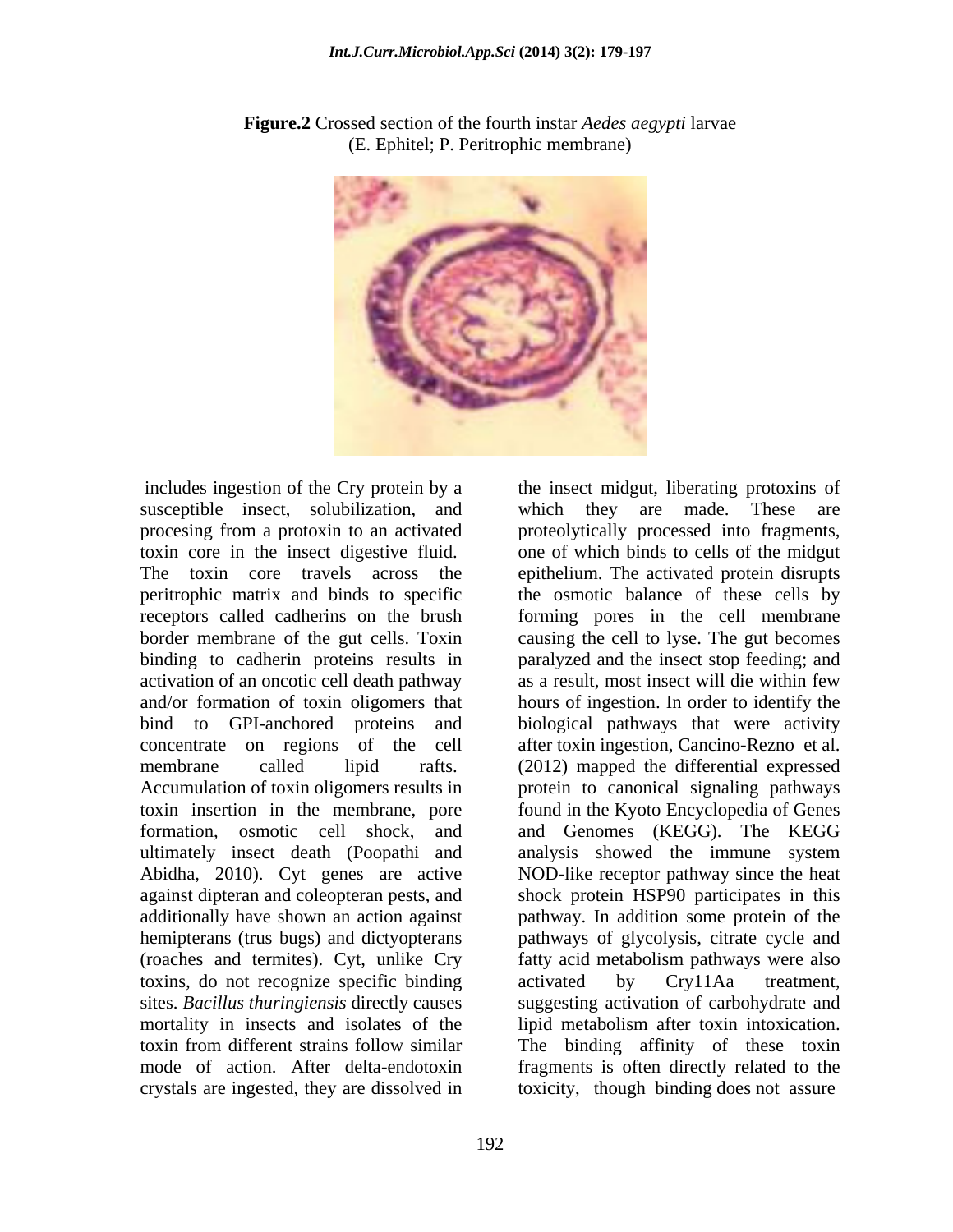sluggishness by four hours and general

## **Effect of** *Bacillus thuringiensis* **on no target organisms** *thuringiensis* has also been isolated from

*Bacillus thuringiensis* has no direct effect on aquatic organisms other than from paper (Vaisanen, *et al.,* 1991). mosquitoes, blackflies, lacewing, aphid, crustacea and chironomids. Other aquatic *Bacillus thuringiensis* generally persist organisms, such as shrimps, mites and only a short time in soil. The half-life of oysters are generally unaffected (Eder and Iris, 2010). This large safety margin of preparations of *Bacillus thuringiensis* for the crystal is about 9 days (West and non-target organisms indicated that their Burges, 1985). However, small amount suitability for mosquito control programs can be quite persistent. In one experiment, in areas where protection of the natural *Bacillus thuringiensis* spore numbers ecosystem is important. Field applications declined by one order of magnitude after 2 have often been monitored for effects on non-target organisms but no significant months following application (Petra and non-target effects have been reported (Ramirez-Lepe and Montserrat, 2012). not appear to move readily in soil. In one

*Bacillus thuringiensis* is a biological pest control agent. A living bacteria that occurs naturally in many soils. Martin and Travers (1989) argued that *Bacillus thuringiensis* was isolated from 70 % of soil samples taken from around the world, and was most abundant in samples taken in Asia. More than half of these isolates were undescribed varieties of *Bacillus thuringiensis.* Essentially no unexpected toxicities from *Bacillus thuringiensis* sprays have been recorded (Icoz et al. 2008) probably because *Bacillus*  first to third instar within time duration *thuringiensis* does not survive or grow well in soil (Petra and Casida, 1985) and

toxicity (Whalon and McGaughey, 1998). its spores are rapidly inactivated by UV *Bacillus thuringiensis* var. *israelensis* radiation (Griego and Spence, 1978). treated mosquito larvae generally cease Consequently, there is probably little feeding within 1 hour, and then it shows production of toxins in soil (Vettori, et al., reduced activity by two hours, extreme 2003) and the persistence of introduced paralysis by six hours after ingestion amount added; (2) rate of consumption (Glare and Maureen, 1998). and inactivation by insect larvae; (3) rate toxins is a function primarily of the: (1) of degradation by microorganisms; and (4) rate of abiotic inactivation *Bacillus thuringiensis* has also been isolated from insect bodies, tree leaves and aquatic environments. It has even been recovered

**Environmental fate** *thuringiensis* were applied in adjacent the insecticidal activity (the time in which half of the insecticidal activity is lost) of weeks, but then remained constant for 8 Casida, 1985). *Bacillus thuringiensis* does study, two varieties of *Bacillus*  plots, but did not become cross contaminated, indicating that *Bacillus thuringiensis* does not move laterally in soil (Drobniewski, 1994). Other studies found that *Bacillus thuringiensis* was not recovered past a depth of 6 centimeters after irrigation and that movement beyond the application plot was less than 10 yards (Akiba, 1991).

> The indigenous *Bacillus thuringiensis* East Java isolates is very promising in killing *Aedes aegypti* larvae especially for the from 24 to 72 hours. A negative relationship can be observed between the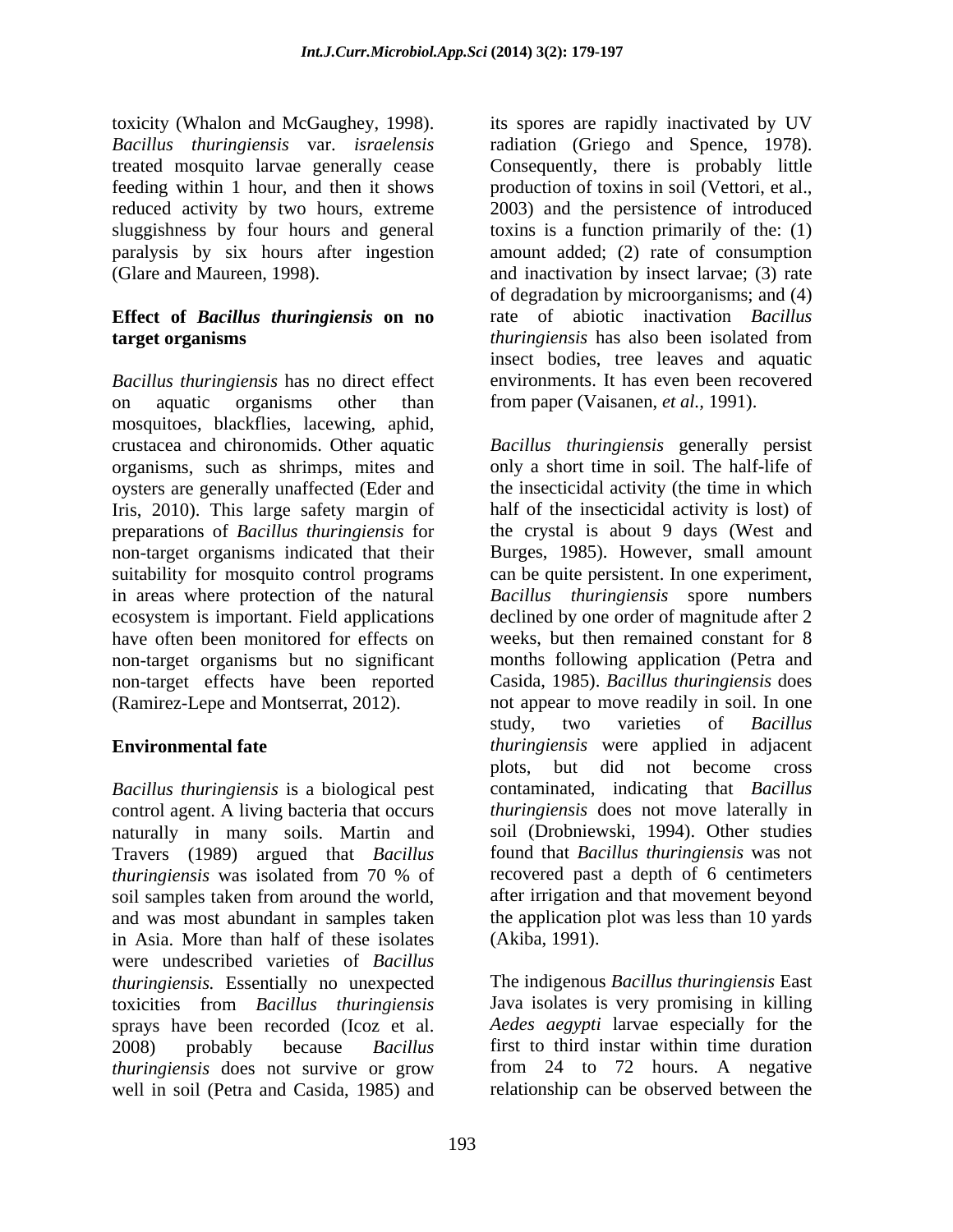exposure time and the  $LC_{50}$  for the indigenous *Bacillus thuringiensis* East Java isolates and *Bacillus thuringiensis* var. *israelensis*. It means that with a longer<br>
(Diptera: Culicidae). *Journal* exposure time, the  $LC_{50}$  value will decrease and the larval mortality level will increase. All *Bacillus thuringiensis* Penduduk Propinsi Jawa Timur. http://sp isolates had the highest percentages for  $\frac{1}{2010}$ larval mortality at the highest cell density and the longest exposure time because the Jawa-Timur. [Retrieved on 2 April 2012]. toxins were released by the bacteria and Baig, D.N and Samina, M. 2010. accumulated in the *Aedes aegypti* larvae's digestive tract. *Bacillus thuringiensis is an* effective alternative to broad spectrum solates of Arabian Sea sedimentary rocks. larvicides in many situations with little or no environmental impact.

*Anthropology* 27, 247–271.<br>We are grateful for the financial support of Boutaveb A 2006. The double the Directorate General of Higher communicable and non communicable Education (DGHE) scholarship batch  $5<sup>th</sup>$ 2011 from Indonesia government and grant from the Global Environment Leaders (GELs) program, Graduate School for International Development and I.C., Humberto L.M., Sergio E., Amy Cooperation (IDEC), Hiroshima E.E., Sarjeet S.G., Mario S., Juan L.J.F.

- Akiba, Y. 1991. Assessment of rainwater mediated dispersion of field-sprayed
- Aly, C., Mulla, M.S., Xu, B.Z. and Schnetter, W. 1988. Rate of ingestion by mosquito 826. toxin. *Journal of Meedical Entomology*
- Aramideh, S., Saferalizadeh, M.H., Pourmirza, A.A., Bari, M.R., Keshavarzi, M., and pathogenic evaluation of *Bacillus Microbiology Research* 4(12),1224-1229.
- Arivoli, S., Tennyson, S. 2011. Larvicidal and adult emergence inhibition activity of Abutilon indicum (Linn.) (Malvaceae) leaf extracts against vector mosquitoes (Diptera: Culicidae). *Journal Biopesticides* 4(1),27-35.
- Badan Pusat Statistik. 2012. Kepadatan 2010. Bps.go.id/index.php/site?id=35&wilayah=
- Baig, D.N and Samina, M. 2010. Determination and distribution of *cry-*type genes in halophilc *Bacillus thuringiensis* isolates of Arabian Sea sedimentary rocks. *Microbial Research Journal* 165, 376-383.
- **Acknowledgement**  epidemiologic transition. *Annual Review* Barrett, R., Christopher W. K., Thomas M, and George J. A, 1998. Emerging and Re emerging Infectious Diseases: The third *Anthropology* 27, 247–271.
	- th diseases in developing countries. Trans. Boutayeb, A. 2006. The double burden of *Research of Social Tropical Medicine Hygienist* 100(3), 191-199.
- University, Japan. *Aedes aegypti* Larval Midgut after **References** *Bacillus thuringiensis. PloS ONE Journal* Cancino-Rodezno, A., Luis L., Cris O., Julieta I.C., Humberto L.M., Sergio E., Amy E.E., Sarjeet S.G., Mario S., Juan L.J.F. 2012. Comparative Proteomic Analysis of Intoxication with Cry11Aa Toxin from 7(5):1-9.
	- *Bacillus thuringiensis* in the soil. *Applied Entomological Zoology* 26(4), 477-483. environmental gradient. *American Journal* Cox J., Maria E. G., Olga M.R., Manuel A., Roberto B. 2007. Habitat segregation of Dengue Vectors along an urban *of Tropical Medicine Hygiene* 76 (5), 820- 826.
	- larvae (Diptera: Culicidae) as a factor in De Maagd, R.A., Bravo A., Berry C., the effectiveness of bacterial stomach<br>
	Crickmore N., Schnepf H.E. 2003. 25:191-196. protein toxins from spore –forming Crickmore N.,Schnepf H.E. 2003. Structure, diversity and evolution of protein toxins from spore –forming entomopathogenic bacteria. *Annual Review of Genetic* 37:409-433.
	- Mohseniazar, M. 2010. Characterization Drobniewski, F.A. 1994. A Review: The *thuringiensisi* isolates from West safety of *Bacillus* species as insect vector control agents. *Bacteriol* 76, 101-109.
	- Azerbaijan province-Iran. *African Journal* Eder, E. and Iris S. 2010. Toxicity of *Bacillus thuringiensis israelensis* on the Nontarget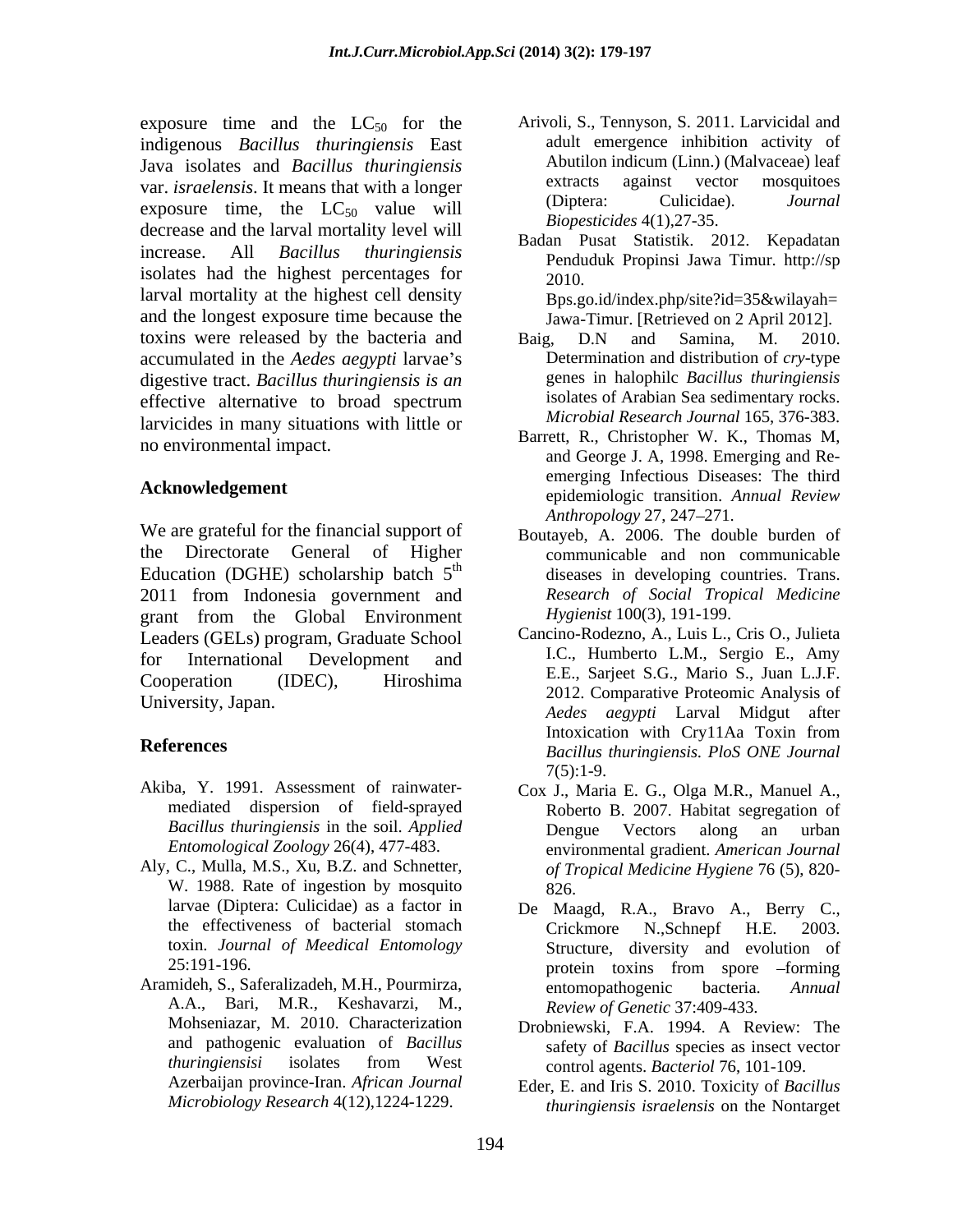Notostraca, Anostraca, Spinicaudata). *The*

- R.A., Alsayed, A.A. 2012. Isolation and
- Eswarapriya, B., Gopalsamy, B., Kameswari, *Plutella xylostella*. *International Journal Pharm. Technology Research* 2, 2048-
- Federici, B.A., Hyun-Woo, P. and Dennis Shin-ichiro, A. 2006. Cloning and Larvicides for Mosquito Control. *The*
- Feitelson, J.S., Payne J. and Kim L. 1992.
- Georghiou, G. 1990. Managing resistance to agrochemicals from fundamental research 12, 272-279.
- Glare T.R. and Maureen O. 1998. Lidwina F.T., Suharjono, Zulfaidah P.G. and *Agriculture Research*. PO Box 60,
- Griego, V.M. and Spence K.D. 1978.
- *Agriculture Science* 6(2), 224-233. [men/1311839621\\_Profil\\_Kesehatan\\_Provi](men/1311839621_Profil_Kesehatan_Provi)
- Organisms *Triops cancriformis,* Hastowo, S. B.W. Lay and M. Ohba. 1992. *Branchipus schaef eri, Leptestheria* Naturally occurring *Bacillus thuringiensis dahalacensis* (Crustacea: Branchiopoda: in Indonesia. *Journal Applied of Bacteriology* 73:108-113.
- *Open Environmental Pollution and Toxicology Journal* 2, 16-20. Insecticidal crystal proteins of *Bacillus*  El-kersh T.A., Al-sheikh, Y.A., Al-akeel, Hofte, H. and Whiteley, H.R. 1989. *thuringiensis. Microbiology Review Journal* 53, 242-255.
	- characterization of native Bacillus Icoz, I., Saxena.D, Androw,D.A., Zwahlen,C., thuringiensis isolates from Saudi Arabia. *African Journal of Biotechnology* 11(8), populations and enzyme activities in soil 1924-1938. *in situ* under transgenic corn expressing B., Meera, R. and Devi,P. 2010. *Journal of Environmental Quality* 37:647- Insecticidal activity of *Bacillus*  and Stotzky, G. 2008. Microbial Cry proteins from *Bacillus thuringiensis.* 662.
	- *thuringiensis* IBT-15 Strain against Ishiwata,.S. 1901. On a kind of severe flacherie (sotto disease) Dainihon Sanshi Kaiho, 114: 1-5.
	- 2053. Ito, T., Tomonori, I., Ken, S., Hisanori, B. and K.B. 2010. Overview of the Basic Biology Expression of Two Crystal Protein Genes, of *Bacillus thuringiensis* with Emphasis Cry 30 Ba1 and Cry 44Aa1, Obtained on Genetic Engineering of Bacterial from a Highly Mosquitocidal Strain, *Open Toxicology Journal* 3, 83-100. INA 288. Applied and Environmental Shin-ichiro,A. 2006. Cloning and *Bacillus thuringiensis* subsp. entomocidus Microbiology 72(8): 5673-5676.
	- *Bacillus thuringiensis* Insect and beyond. Jansen C.C. and Beebe N.W. 2010. The *Bio/Technology Journal* 10, 271-275. dengue vector *Aedes aegypti* : what comes next. *Journal Microbes Infection Diseases* 12, 272-279.
	- to practical strategies. In Green M.B. Le Jenkins, J. 1992. Environmental toxicology Baron HM and Mobreg WK (eds). ACS and Chemistry Memo. Subject: Bacillus Symposium series. 421. American *thuringiensis.* Corvallis , OR: Oregon Chemical Society, 18-41. State University Extension Service. and Chemistry Memo. Subject: *Bacillus*
	- Environmental and health impacts of N. Nakagoshi. 2013. Toxicity study of *Bacillus thuringiensis israelensis. Report for the Ministry of Health. Biocontrol and* Java (based on differences of altitude) *Biodiversity, Grassland Division,* against *Aedes aegypti* larvae. (in bahasa). *Bacillus thuringiensis* isolated from East *Jurnal Biotropika* 1 (3), 90-94*.*
	- Lincoln. Mahmood, F. 1998. Laboratory bioassay to Invactivation of *Bacillus thuringiensis* and *Anopheles albimanus* to *Bacillus*  spores by ultraviolet and visible light. *thuringiensis* var. *israelensis* as affected *Applied and Environmental Microbiology* by their feeding rates. *Journal American Journal* 35: 906-910. *Mosquito Control Association* 14, 69-71. compare susceptibilities of *Aedes aegypti*
- Haggag, K.H.E. and Yousef, H.M.A. 2010. Malang City Health Office. 2008. Profile of Differentiation among Egyptian *Bacillus*  Dengue Patients in the city of Malang in *thuringiensis* strains at sporulation by whole cellular protein profiles. *Journal of* <http://dinkes.jatimprov.go.id/userfile/doku> 2008. (online)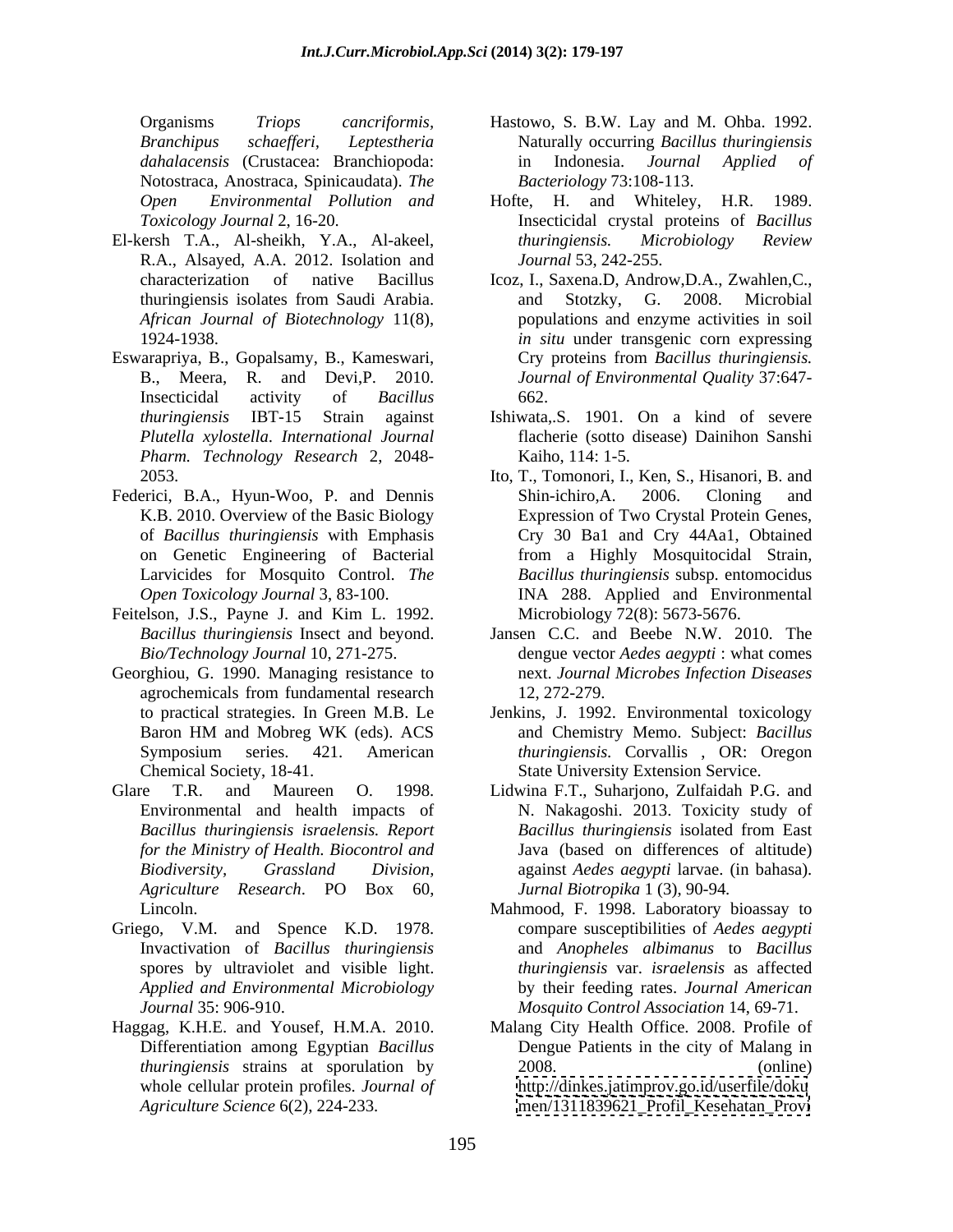nsi\_Jawa\_Timur\_2008.pdf. [Accessed in

- Manonmani, A.M., Geetha, I., and *Pathophysiology* 1(3), 22-38.
- Martin, P.A.W. and R.S. Travers. 1989.
- Muniady, S., Rathinam, X. and Subramaniam, Bacillus sphaericus toxicity-related *Microbiology Research* 5(20), 3131-3137.
- 
- Nareshkumar, A., K. Murugan, I. Baruah, *Entomological and Acarological Research*
- 
- Poopathi, S. 2010. Novel fermentation media for production of mosquito pathogenic 148, 157-164.
- Poopathi, S. and Abidha, S. 2010. published February 2012. 239-264. *sphaericus* and *Bacillus thuringiensis* serovar *israelensis*): Mode of action,

2012] resistance. *Journal of Physiology and* cytopathological effects and mechanism of *Pathophysiology* 1(3), 22-38.

- Bhuvaneswari, S. 2011. Enhanced Poopathi, S., Mani, T.R., Raghunatha, R.D., production of mosquitocidal cyclic Baskaran, G. and Kabilan, L. 2002. lipopeptide from Bacillus subtilis subsp. Subtilis. *Indian Journal Medical Research* 134(4), 476-82. based biopestiside against Culex Worldwide abundance and distribution of Bacillus sphaericus. 1593M. Insect *Bacillus thuringiensis* isolates. *Applied Science Applied Journal* (Kenya) 22,303- *Environmental Microbiology* 55(10), Evaluation of synergistic interaction between *Bacillus sphaericus* and a neem based biopestiside against *Culex quinquefasciatus* larvae susceptible to *Bacillus sphaericus*. 1593M. *Insect*  306.
- 2437-2442. Poopathi, S. and Tyagi, B.K. 2002. Studies on S. 2011. Quick isolation and resistance development and biology in the characterization for the confirmation of a filariasis vector, *Culex quinquefasciatus* novel Bacillus thuringiensis strains from chicken manure samples. *African Journal Applied Entomological Zoology* 37(3), *Bacillus sphaericus* toxicity-related (Diptera: Culicidae) from South India. 365-371.
- Lakxmy A.P., R. Xavier, C.M.R. Josephine, Poopathi, S. and Tyagi, B.K. 2006. The Y.W.Lee, K. Marimuthu, S. Kathiresan, S. challenge of mosquito control strategies: Sreeramanan. 2011. Mosquitocidal from primordial to molecular approaches. activity of a native *Bacillus thuringiensis Journal Biotechnology and Molecular* isolate Bt ReX02 from Gunung Jerai Biology Review 1(2), 51-65. *Biology Review* 1(2), 51-65.
	- Forest, Malaysia against *Culex*  Prabakaran, G. and K. Balaraman 2006. *quinquefasciatus* and *Aedes albopictus. European Review forMedical and* for the large scale production of *Bacillus Pharmacological Sciences* 15: 149-155. *thuringiensis* var. *israelensis*. *Biological*  Development of a cost-effective medium *control* 36, 288-292.
	- P.Madhiyazhagan and T. Nataraj. 2012. Provincial Health Office. Profile of Dengue Larvicidal potentiality, longevity and patients in East Java in 2005-2010. fecundity inhibitory activities of *Bacillus*  Indonesia : Provincial Health Office; *sphaericus* (Bs G3-IV) on vector 2011. [Online] Available from : http : mosquitoes, *Aedes aegypti* and *Culex*  //dinkes.jatimprov.go.id/userfile/dokumen/ *quinquefasciatus*. *Journal of* 1312948638\_Profil\_Kesehatan\_Provinsi\_J awa\_Timur\_2010.pdf. [Accessed in 2012]
- 44(15), 79-84. Petras, S.F. and L.E. Casida, Jr. 1985. Survival Ramires Suero-Suero M., Valerio-Alfaro G., of *Bacillus thuringiensis* spores in soil. Synergistic effect of chitinasesand *Applied Environmental Microbiology* 50, *Bacillus thuringiensis israelensis* spore-1496-1501. toxin complex against *Aedes aegypti* Bernal J.S. and Ramirez-Lepe, M. 2011. larvae. *Journal of Canadian Entomologist* 148, 157-164.
	- bacilli in mosquito control. *Applied* Ramirez-Lepe, M and Montserrat R.S. 2012. *Microbiology and Microbial* Biological control of mosquito larvae by *Biotechnology* A.Mendez-Vilas (Ed.) *Bacillus thuringiensis* subsp. *israelensis*. India, 349-358. Formatec. The *Insecticides-Pest Engeneering*. First Ramirez-Lepe, M and Montserrat R.S. 2012. *Insecticides-Pest Engeneering*. First
	- Mosquitocidal bacterial toxins (*Bacillus*  Renganathan, K., Rathinam, X., Danial, M. and Subramaniam. S. 2011. Quick isolation and characterization of novel